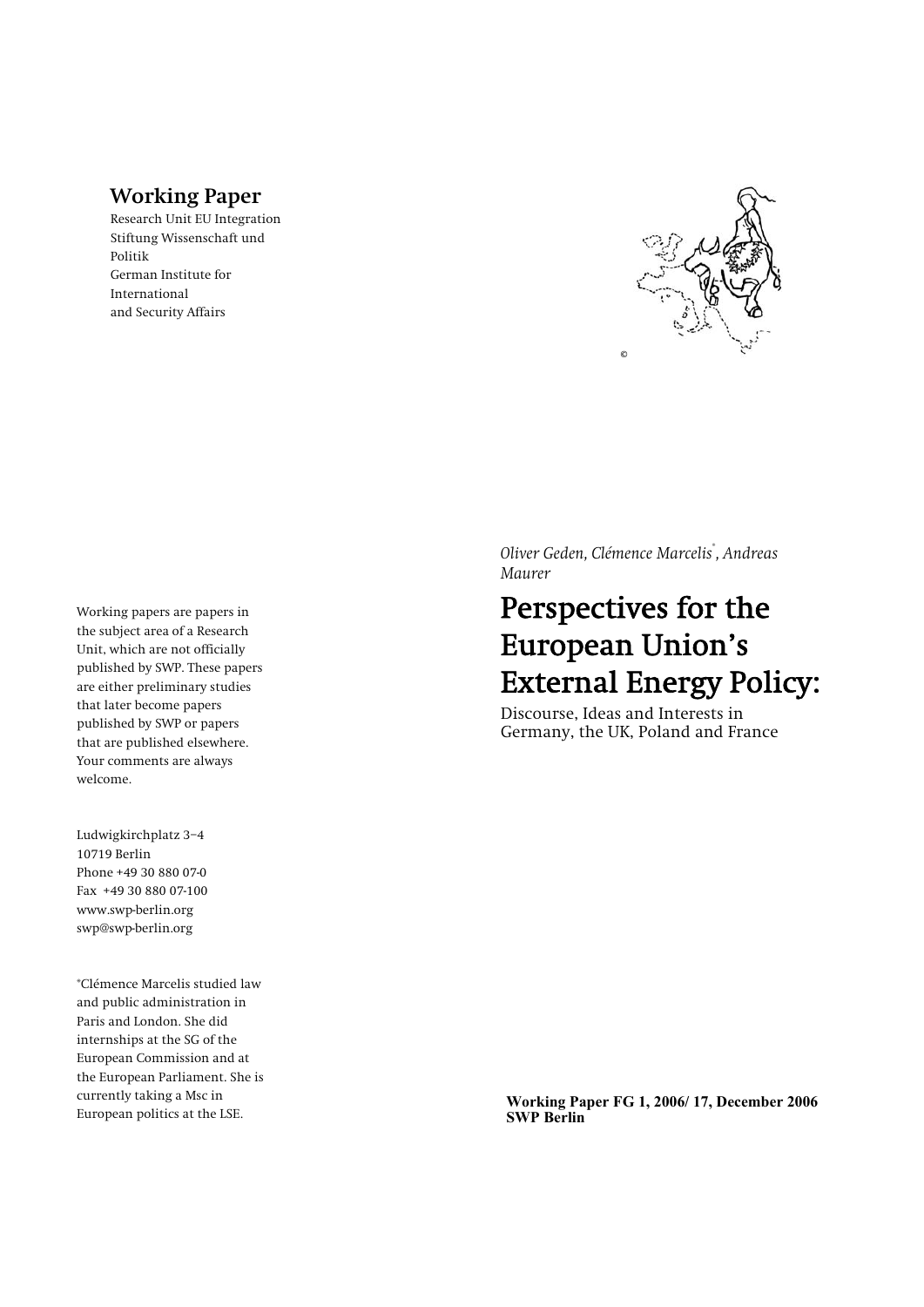# **Table of Contents**

#### **SWP**

**Stiftung Wissenschaft und Politik German Institute for International and Security Affairs** 

Ludwigkirchplatz 3-4 **10719 Berlin Phone +49 30 880 07-0 Fax +49 30 880 07-100 www.swp-berlin.org swp@swp-berlin.org** 

### **I. Problems and findings 2**

### **II. State of Play 4**

**1. The increasing predominance of imports in EU** 

- **energy supply 5**
- **2. Energy situation in the Member States 6**
- *2.1. Oil 6*
- *2.2. Gas 7*
- *2.3. Coal 7*
- *2.4. Nuclear energy 7*
- *2.5. Renewable energy 8*
- **3. Growing awareness of energy security issues 9**
- **4. The rise of a coordinated energy European policy 10**
- **5. The Commission-SG/HR Council Paper 11**

### **III. Agreement on basic principles 14**

- **1. The principle: to speak with one voice 14**
- **2. Dialogue with Russia 16**
- **3. Diversification 19**

**4. Energy cooperation with major producers, transit countries and consumers and integration within the energy community 22**

**5. Reacting effectively to external crisis situations according to the principle of solidarity 23**

### **IV Options for an effective external EEP 25**

**1. Energy Security Diplomacy (ESD) 26**

**2. "Europeanising" the Energy Relationships with Russia 26**

- **3. Financial Cooperation 26**
- **4. Reforming the Legal framework 26**
- **5. Neighborhood policy 27**
- **6. The Military dimension 28**
- **7. Reforming the Commercial Framework 28**
- **8. Promoting renewable energy abroad 28**

#### **Acronyms 30**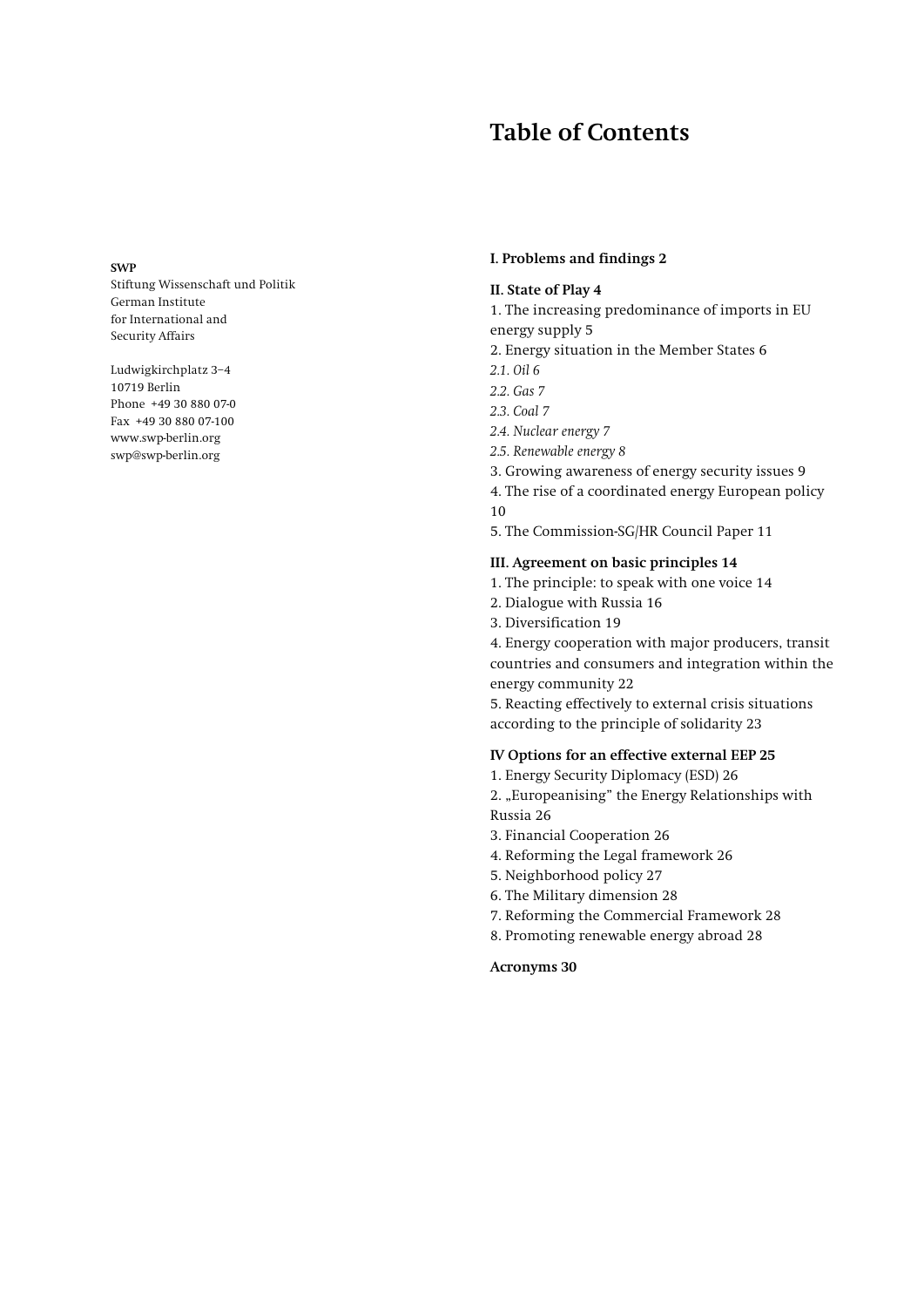# I. Problems and findings

**Energy policy will be one of the central topics of Germany's presidency of the European Union, starting January 2007. Due to high fuel prices, energy security has lately become a hot topic at the European level; the Russian-Ukrainian crisis in January 2006 confirmed this trend. The European Commission Green Paper on energy, released in March 2006, drew up a wide range of proposals for a European Energy Policy (EEP) and among them an external dimension. A joint Commission/Council paper made further submissions for "an external policy to serve Europe's energy interests". The paper stressed the importance, at this stage, of the diversification and functioning of markets. It made various proposals for getting results at bilateral, regional and multilateral levels. The European Council agreed to such an approach in June 2006.** 

**The object of this paper is to contrast the discourse and interests of four larger Member States on a future external energy policy, so as to find what their main subjects of agreement are and which path the EU and the Member States could adopt to achieve results in the area. Germany, Poland, the UK and France all have different energy mixes: Germany with imported oil, gas and domestic coal, and diminishing nuclear power; Poland with domestic coal and imported oil; France with nuclear energy and imported fossil fuels and the UK with domestic production of gas, oil and coal. Yet these Member States have chosen to go ahead with a coordinated external energy policy.** 

**Despite these apparent differences in their energy mixes, it is worth remembering that the Member States have in common a predominance of fossil fuels, and a (present or future) reliance on foreign gas and oil imports. Member States have grown upset about this dependency since it appears to threaten energy security. Realising that, once united, they would be stronger, Member States have started to seek common solutions. Markets have so far ensured proper supplies. But the strong tendency for importing from Russia and the Middle East makes state intervention increasingly necessary. Given that markets do not function optimally everywhere, and that many fuel suppliers are state-owned companies, state level discussions, as well as transnational, intergovernmental or supranational interventions, are becoming more relevant. From these considerations stems the apparent need for a common energy policy, and EU Member States thus agreed on the principle of speaking with one voice on energy matters. To date, this has not yielded a transfer of competences to the European Community level, as all Member States are very much attached to their sovereignty in this area. However, the mere agreement on the principle illustrates their awareness of the necessity of a common approach.** 

**What are the priorities of the Member states and where can we identify opportunities for an external EEP?** 

- **1. The need to enhance dialogue with Russia provides one of the main arguments in favour of a common external policy. The cornerstone of the relationship with Europe's main gas provider is the reciprocal opening of markets; this has proven to be a thorny issue and the ratification of the Energy Charter and its Protocol is not likely to happen anytime soon (although it is worth being pursued). Poland, alongside the other Central European and Baltic states,, seeks to voice its interests through the EU channel, as the construction of the Baltic pipeline between Germany and Russia threatens to sideline their broader influence over energy policy.**
- **2. Diversification is a crucial way to ensure energy security. On an external level, it entails diversification of sources, of routes and of suppliers. Some EU Member States may favour diversification of suppliers over diversification of sources or vice-versa, depending on their own needs and interests. Poland plans to operate a diversification of suppliers in order to reduce its dependence on Russia, while Germany - which favours its relationship**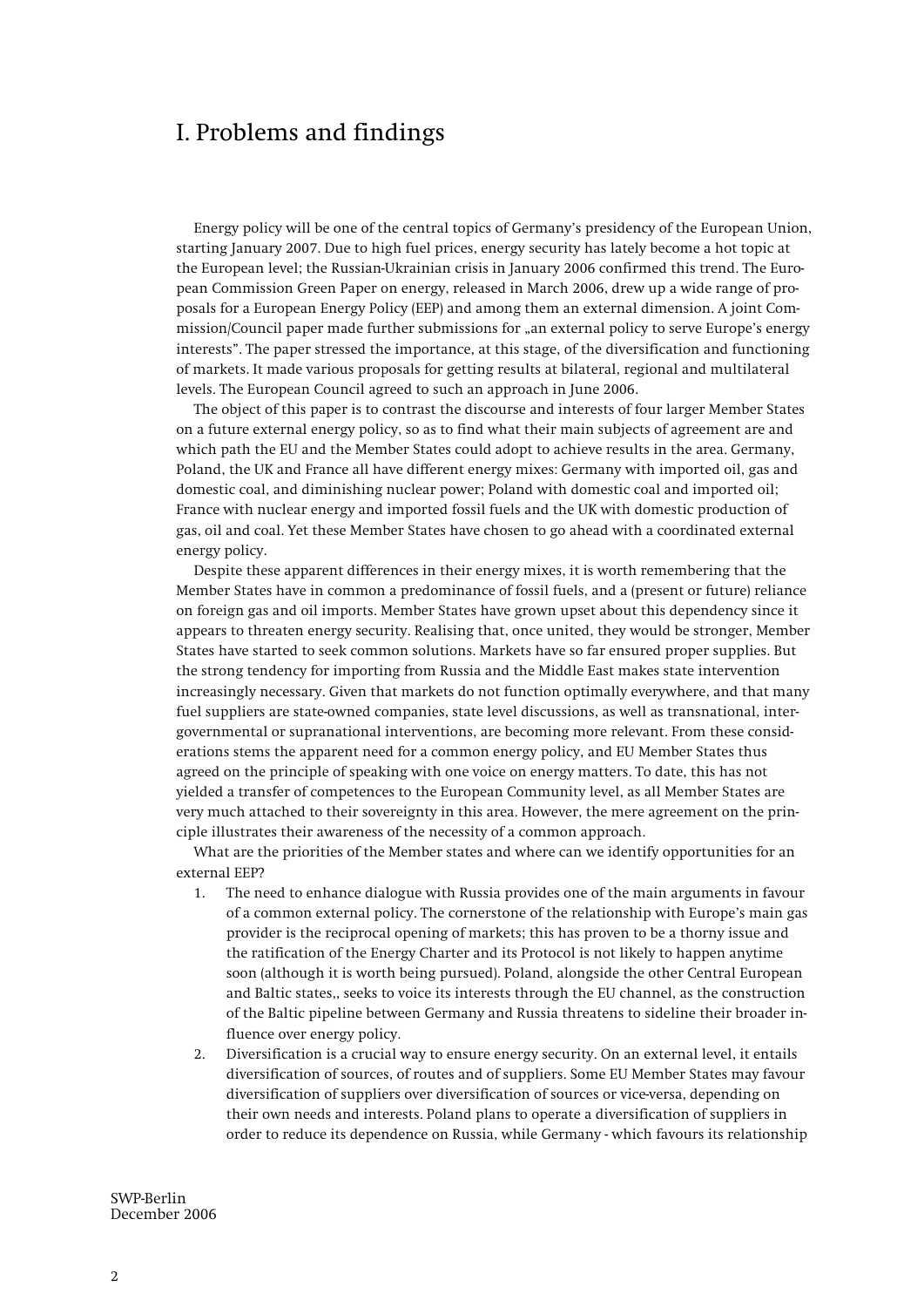**with Russia - values diversification of sources as well. France and the UK seem to be focusing on the internal diversification of sources (efforts to develop renewable energy sources and to keep the nuclear option open).** 

- **3. Further, energy cooperation with major producers, transit countries and consumers receives support from all Member States. The pooling of financial, economic and diplomatic efforts by EU Member States shall ensure positive results. Cooperation should take the form of an ark around the EU: from the integration within the Energy Community for the closest countries in the region, forming a common regulatory area, to political dialogues taking into account environmental concerns with China, India and the USA.**
- **4. Last, an external EEP could provide an effective response to external crisis situations according to the principle of solidarity. This has been agreed by the Member States but practical details of its implementation remain to be worked out as a treaty on energy security proposed by Poland to NATO and to EU members has not received backing from its European partners.**

**The essential element in progressing toward an effective EEP is the political will of the Member States. Without this, no progress can be made for lack of a sound legal basis in the Treaties. Options for a coherent and comprehensive EEP should include the creation of such a legal basis. Until then, an external energy policy must be carried forward on the basis of the actual Treaties and the intergovernmental character of the policy field; it will be a test for the EU that wants to bring pragmatic answers to European issues. There are many further ways the EU can take to commonly ensure energy security. They may not necessarily bring about changes on the shortterm but should allow the EU to speak with one voice. They could consist of diplomatic, financial, military or commercial options.**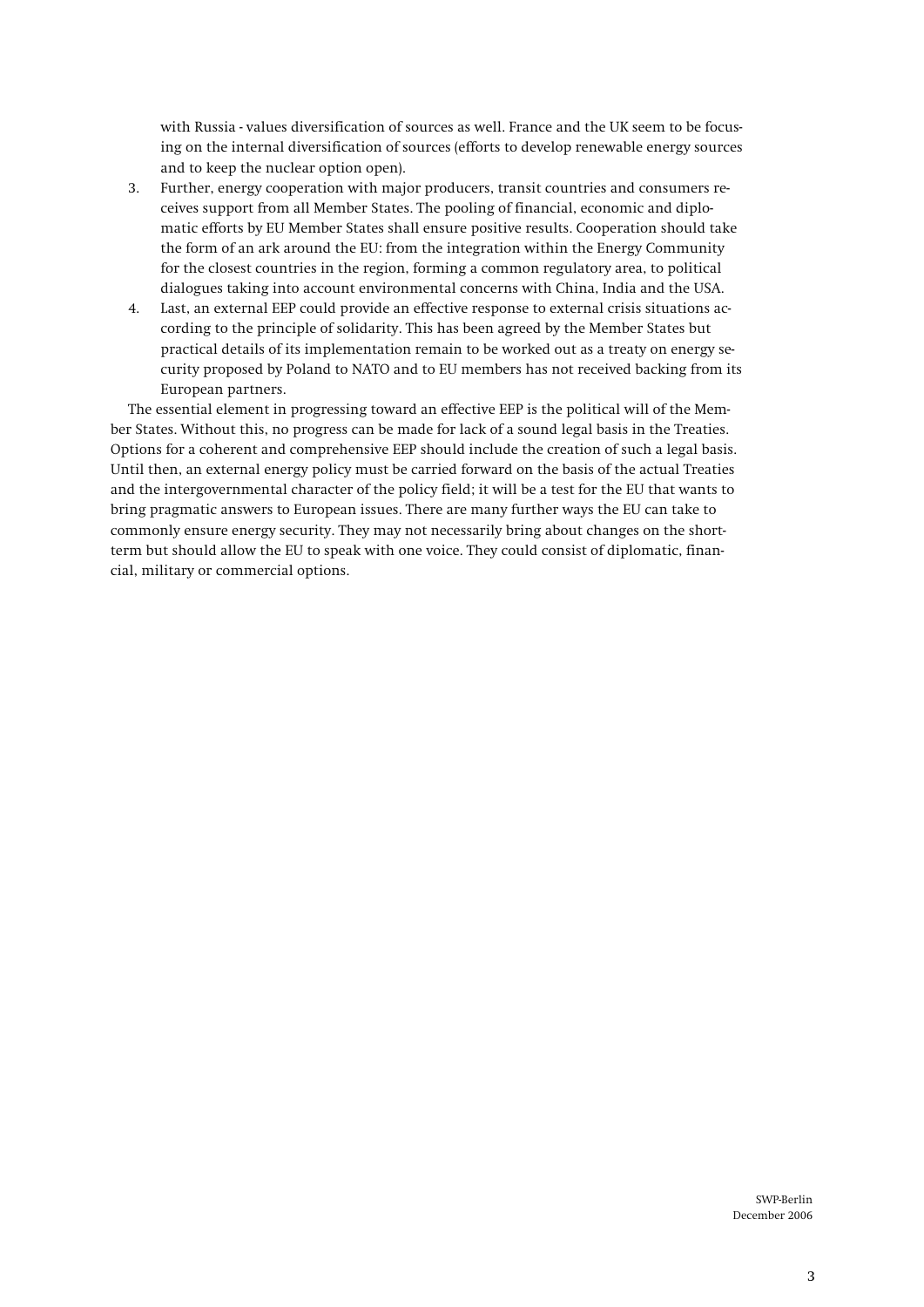# II. State of Play

**These are exceptional times now for the production and procurement of energy, both for Europe and globally. Global demand for energy is increasing very rapidly. Oil prices remain relatively high and major new oil discoveries are increasingly rare. Demand for gas is also increasing, and gas supply prospects appear less reassuring than ten years ago. The nuclear debate is alive, but several European countries are far from certain about its future orientation. Climate change is a reality to be tackled; and the present state of the progress of renewable energy technologies means that renewables alone cannot be relied upon to resolve these problems in the near future.2**

**Despite the genesis of the European Union, going back to the 1951 European Coal and Steel Community and the Euratom treaty of 1957, the European Community Treaty (ECT) nowadays still does not provide the Community with any general competence for energy policy: energy is still within the scope of individual European Union (EU) Member States' competence. Member States have been developing their own energy policy, depending on geo-strategic elements, their own resources and needs, their diplomatic relationships with providers and transit countries, etc.** 

**Lately, the rising dependence on imports and increasing demand may have endangered their energy security. This situation adds weight to arguments in favour of a stronger and more coherent involvement of the EU in external energy questions and many governments have felt compelled to join forces to secure energy security.** 

**This paper examines the case for an external European Energy Policy (EEP). Having sketched out the energy context in which the EU finds itself, it will examine at Member States' individual energy mixes, to understand their motivation for an external EEP. We will contrast and compare the mixes of four Member States: France, the UK, Poland and Germany. France is worthy of inter**est because it has been amongst the states pushing for an EEP<sup>3</sup> despite its usually conservative **view on security issues. The UK is also usually reluctant in these matters, especially since it has been self-sufficient for a long-time, but the UK has been a strong supporter of an EEP (see the Hampton Court Summit). Poland is the biggest new comer and its relationship to Russia might be representative to a certain extent of the vision of the central European states. Germany's energetic situation mirrors quite well the importance of foreign imports in energy supply in the EU and is also worth studying for its close partnership to Russia. On the basis of this analysis and an examination of these States' various energy interests, this paper examines what Member States can agree on, after the proposals made by the European Commission and the Secretary General/High Representative of the Council in June 2006 in their Joint Paper.4 The analysis will comprise the relations of the EU with its suppliers, transit and consumer countries, especially with Russia, the question of diversification of suppliers and fuels and the reaction capacity of the EU in case of external disruption. In the concluding section, some alternative options for the further development of an external European Energy Policy (EEP) will be proposed.** 

**2** EU Commissioner Piebalgs, speech at the Conference "Future EU Energy Mix - will coal play an important **role?" Gliwice, Poland, 29 May 2006 3**

 **See the French memorandum for revitalising energy policy with a view to sustainable development, 24 Janu-**

**ary 2006 4 "An external policy to serve Europe´s energy interests". Paper from the Commission/SG/HR for the European Council**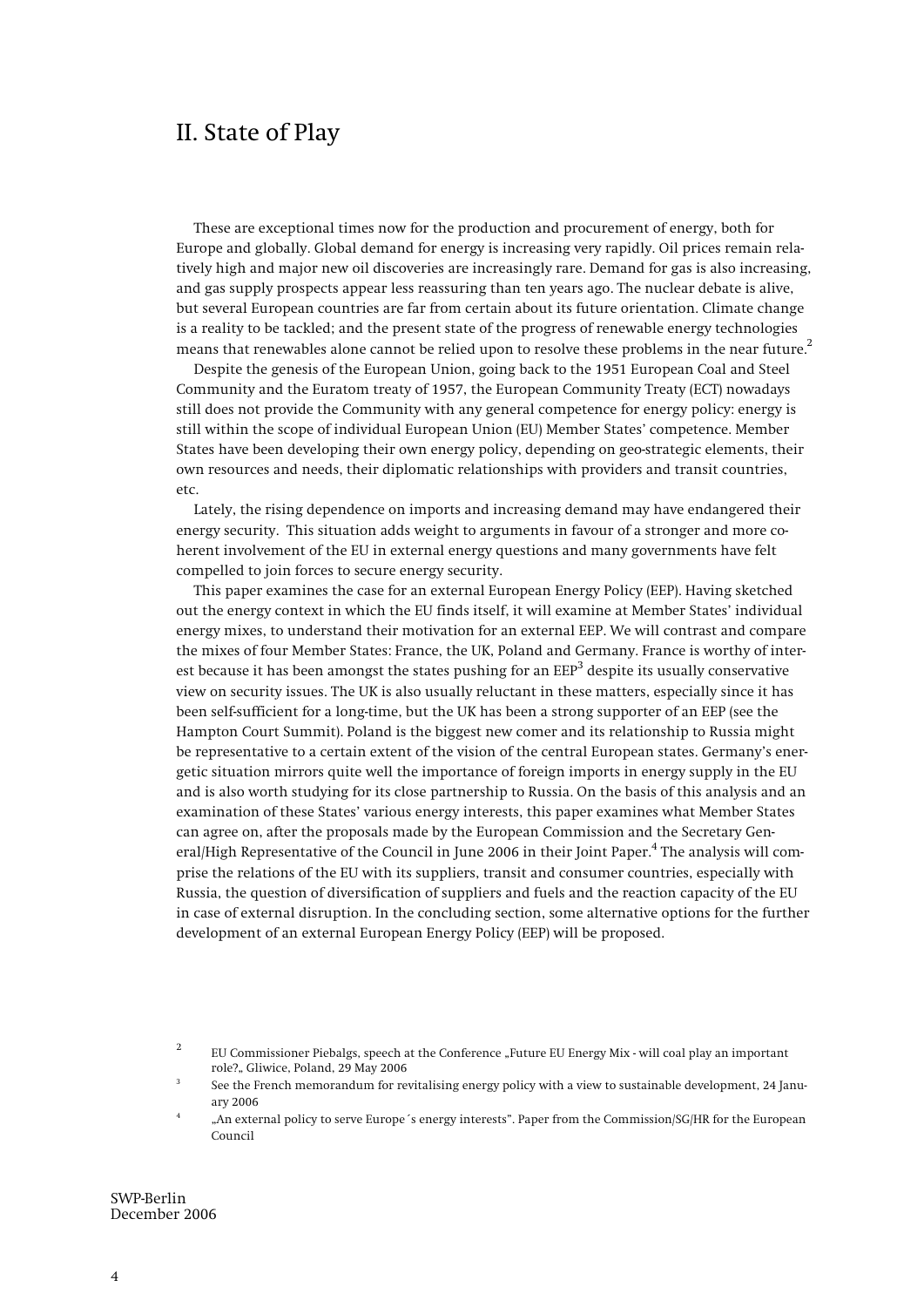## **1. The increasing predominance of imports in EU energy supply**

**International demand for energy is rising as populations and economies -, especially in fastdeveloping nations such as China and India - grow. Prices too are rising and it is highly likely that they remain high in the future.** 

**Today, the EU is the largest energy importer in the world, and its dependence on imported crude oil and natural gas is steadily growing. According to estimates, the total energy consumption in the EU is expected to increase by 25% over a 30-year period and if no additional measures are taken, Europe will have to import a projected 71% of its energy by 2030, as opposed to 50% now.**

In its November 2000 Green Paper on supply security<sup>5</sup>, the Commission forecast the rise of de**pendence on oil imports from 76 to 90 % of oil consumption, on natural gas imports from 40 to 70 %, and on coal from 50 to more than 70 %. The reason for this is not so much increasing power needs, but the decrease of production of energy within the EU and especially in the North Sea. According to estimates by the EU Commission, the oil and gas reserves of the EU and Norway might only last another 25 years.6**

**The problem lies with the EU-25's reliance on very few importing sources. These foreign suppliers are mainly the OPEC countries and Russia: 45% of oil imports to the EU come from the Middle East. By 2030, 90% of oil consumed by the EU will be imported. As for gas, 40% of EU imports are currently from Russia, 30% from Algeria, 25% from Norway. By 2030, more than 60% of EU gas imports are expected to come from Russia, with overall dependency expected to reach 80%.**

#### **Share of Total Primary Energy Supply\* in 2003 (%)**

| Oil                            | 37.6 |
|--------------------------------|------|
| Gas                            | 23.5 |
| Coal                           | 18,1 |
| Nuclear                        | 14,6 |
| Combustible Renewables & Waste | 4.1  |
| Hydro                          | 1,4  |
| Geothermal/Solar/Wind          | 0.6  |
|                                |      |

**Source: International Energy Agency (IEA)** 

**Fossil fuels (gas, oil and coal) represent up to 80% of the Total Primary Energy Supply (TPES) of the EU. A significant remaining share (15%) is supplied by nuclear power but there is no consensus on the nuclear option among the EU states. Of the current EU-25, ten have never used nuclear energy. Austria and Italy have phased out nuclear energy. Five other countries (Belgium, Germany, the Netherlands and Sweden, Spain) have decided to stop using nuclear energy. This leaves eight Member States - France, the UK as well as Finland, Lithuania, the Czech Republic, Slovakia, Hungary, and Slovenia - as nuclear supporting countries. Out of these, only Finland and France have decided to build new nuclear power plants. As the Member States remain free in their energy choice mix, the Commission only called for a debate on the question. In its March 2006**  Green paper, it expects that the [future energy] "review should also allow a transparent and ob**jective debate on the future role of nuclear energy in the EU, for those Member States concerned. Nuclear power, at present, contributes roughly one-third of the EU's electricity production and,** 

**<sup>5</sup> "Towards a European strategy for the security of energy supply", COM (2000)769, 29 November 2000 6**

**The "peak" question, i.e.especially whether UK gas/oil production is already past its peak production and is now in decline, is subject to debate but many industry specialists agree on a later date, such as 2020/30.**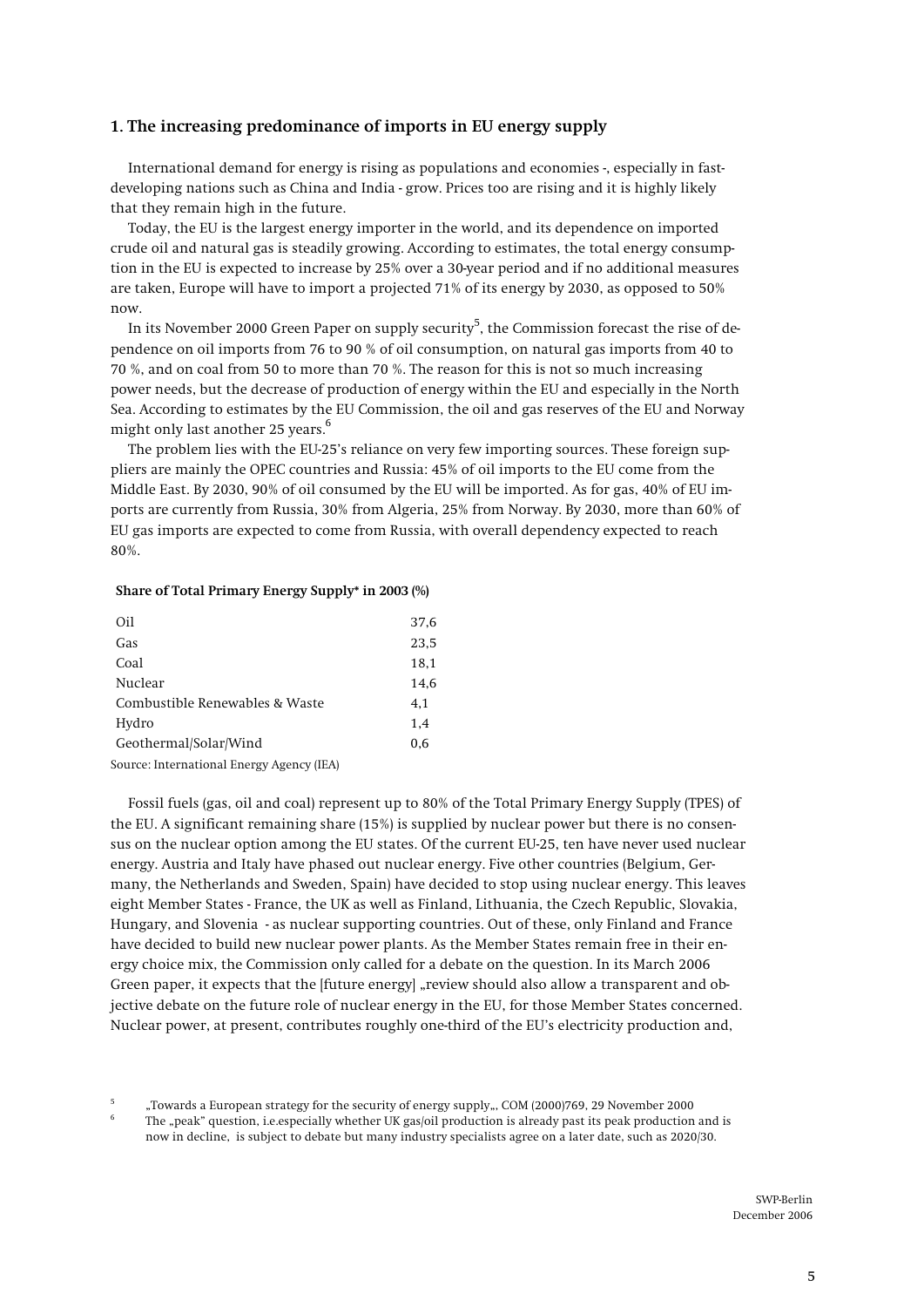**whilst careful attention needs to be given to the issues of nuclear waste and safety, represents at present the largest source of CO2 free energy in Europe".7**

**Renewable energy (6%), which includes wind, solar, geothermal, biomass, and hydro, is a small but growing share of the TPES. It aims at fulfilling obligations such as the Kyoto Protocol<sup>8</sup> and**  Directive 2001/77/EC on electricity from renewable energy sources<sup>9</sup>. Again, the situation is het**erogeneous among the Member States.** 

### **2. Energy situation in the Member States**

| <b>MEMBER STATE</b> |                 |               |       |               |
|---------------------|-----------------|---------------|-------|---------------|
| Source              | <b>GERMANY</b>  | <b>FRANCE</b> | UK    | <b>POLAND</b> |
|                     |                 |               |       |               |
| Oil                 | 36,4%           | 32,9%         | 35,1% | 21,4%         |
|                     |                 |               |       |               |
| Gas                 | 22,8%           | 14,2%         | 37,0% | 11,9%         |
|                     |                 |               |       |               |
| Coal                | 24,5%           | 5,2%          | 16,5% | 60,9%         |
|                     |                 |               |       |               |
| Nuclear             | 12,4%           | 41,5%         | 10%   | N/A           |
|                     | $3,9% -4,6%$ in |               |       |               |
| Renewables*         | 2005            | 6,7%          | 1,4%  | 5,8%          |

### **Share of Total Primary Energy Supply in 2003 - (excludes electricity trade)**

**\*(Hydro, geothermal, wind, sun, combustible renewables and waste); Source: IEA** 

#### **2.1. Oil**

**Germany, Poland and France have in common the fact that they depend on oil imports to a very high degree, respectively 97%, 98% and 95%.** 

**What differs though is the degree of diversification in terms of the sources of these imports. While Germany and Poland rely principally on one major source - Russia (respectively a third and 98% of oil imports) - France's requirements are provided for by a large range of other sources: 51% of oil imports come from the Middle East and North Africa, and 32% from the North Sea, with smaller amounts coming from Russia (23%).<sup>10</sup>**

**On the other side of the scale, the UK became in 2005 a net importer of crude oil on an annual volume basis for the first time since 1992. However, net exports of refined oil products meant that the UK remained a net exporter of overall oil (crude, feedstocks, and refined products).11 The UK exports nearly all of its oil to the EU and to Canada, Norway and the United States.12 However, oil production is expected to decline in the next few years, despite recent discoveries in the North** 

**<sup>7</sup> "A European Strategy for Sustainable, Competitive and Secure Energy", COM(2006)105, 8 March 2006 8**

**This requires signatories to cut greenhouse gas emissions by an average of 8% with respect to their 1990 level by the year 2012. 9**

**This requires the EU to increase renewable energy's share of total energy consumption to 12% and electricity**  produced from renewables to 21% by 2010<br><sup>10</sup> Source: IEA

**<sup>11</sup> http://www.dti.gov.uk/energy/statistics-/publications/trends/index.html.**

**<sup>12</sup> IEA review 2002**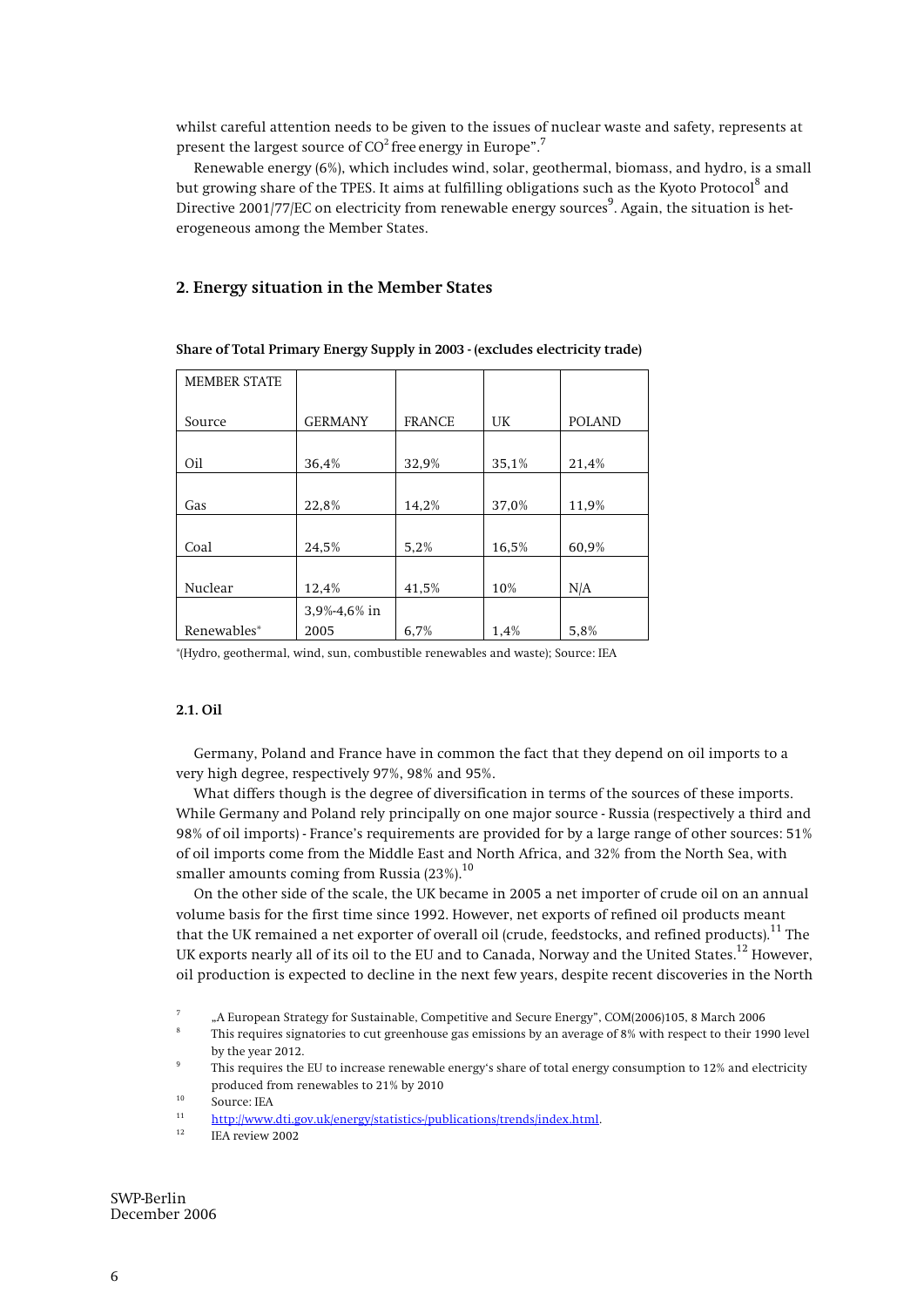**Sea: the old fields are heading into decline and their place is being taken by a number of smaller fields, which can sustain overall production for a limited period of time only.** 

#### **2.2. Gas**

**The situation for gas is similar to that for oil. Germany, France and Poland import gas at 80%, 95 % and 70% of their consumption. Germany and Poland rely on Russian gas imports (61% for Poland, 35% for Germany).** 

**France has diversified its gas imports: they come mostly by pipeline from Norway (28%), Russia (21%), Algeria (12%), and the Netherlands (19%). About 25% of France's natural gas supply is Liquefied Natural Gas (LNG), mostly from Algeria with minor amounts from Nigeria and Egypt.** 

**The UK exports gas to the Continent and to Ireland. The fields will soon be depleted and the UK will have to import. Gas production from the North Sea has declined and the UK now imports around 10% of its annual needs of gas. By 2020, it could be importing as much as 90% of its gas. Norway will be an important provider for the next decade but increasingly the UK will be dependent on gas from further afield including from Russia, North Africa and the Middle East.13**

#### **2.3. Coal**

**The importance of coal differs from one Member State to another. Relatively poor in hydrocarbons, Poland's substantial coal reserves constitute its main source of supply – it constitutes 60% of the Total Primary Energy Supply (TPES).** 

**Germany maintains a significant coal-based electricity generation capacity to avoid overdependence on imported energies. Hard and brown coals make up 24% of consumption. A pilot plant for carbon dioxide free coal-fired electricity generation is scheduled to enter into operation in 2008.14 The policy for hard coal is also closely related to social, regional and employment policies. The same context is found in the UK where coal accounts for 6,5% TPES. Last, coal represents about 5% of France's energy mix, having been largely supplanted by nuclear power for electricity generation over the past four decades.** 

#### **2.4. Nuclear energy**

**As mentioned earlier, there is no consensus on nuclear power in the EU. Nuclear power accounts for 12-13% of TPES and 30% of electricity generation in Germany. The previous governing coalition launched a gradual phase-out under which Germany would shut down all its nuclear reactors by 2020. Germany plans to phase out nuclear power gradually by closing down plants when they reach an average of 32 years of operation.** 

**The two current ruling parties, the Christian Democrats and the Social Democrats, are, however, divided over nuclear energy. The CDU/CSU would like to see the issue re-visited, but the SPD does not want to hear about it. So far, Chancellor Merkel has chosen not to re-ignite the debate. This opting-out of the nuclear option and the decrease of coal production for economic and environmental reasons make Germany dependent on imports of coal and natural gas.**

**By contrast, France has invested heavily in nuclear energy (41% of TPES). Nuclear energy distinguishes France from the rest of its European partners: nuclear power generates now more than three quarters of France's electricity; this is one of the highest shares in the world. France** 

**<sup>13</sup> Energy review, DTI, January 2006** 

**<sup>14</sup> Deutsche Welle, "Germany breaks ground on first non-polluting coal power plant", 29 May 2006**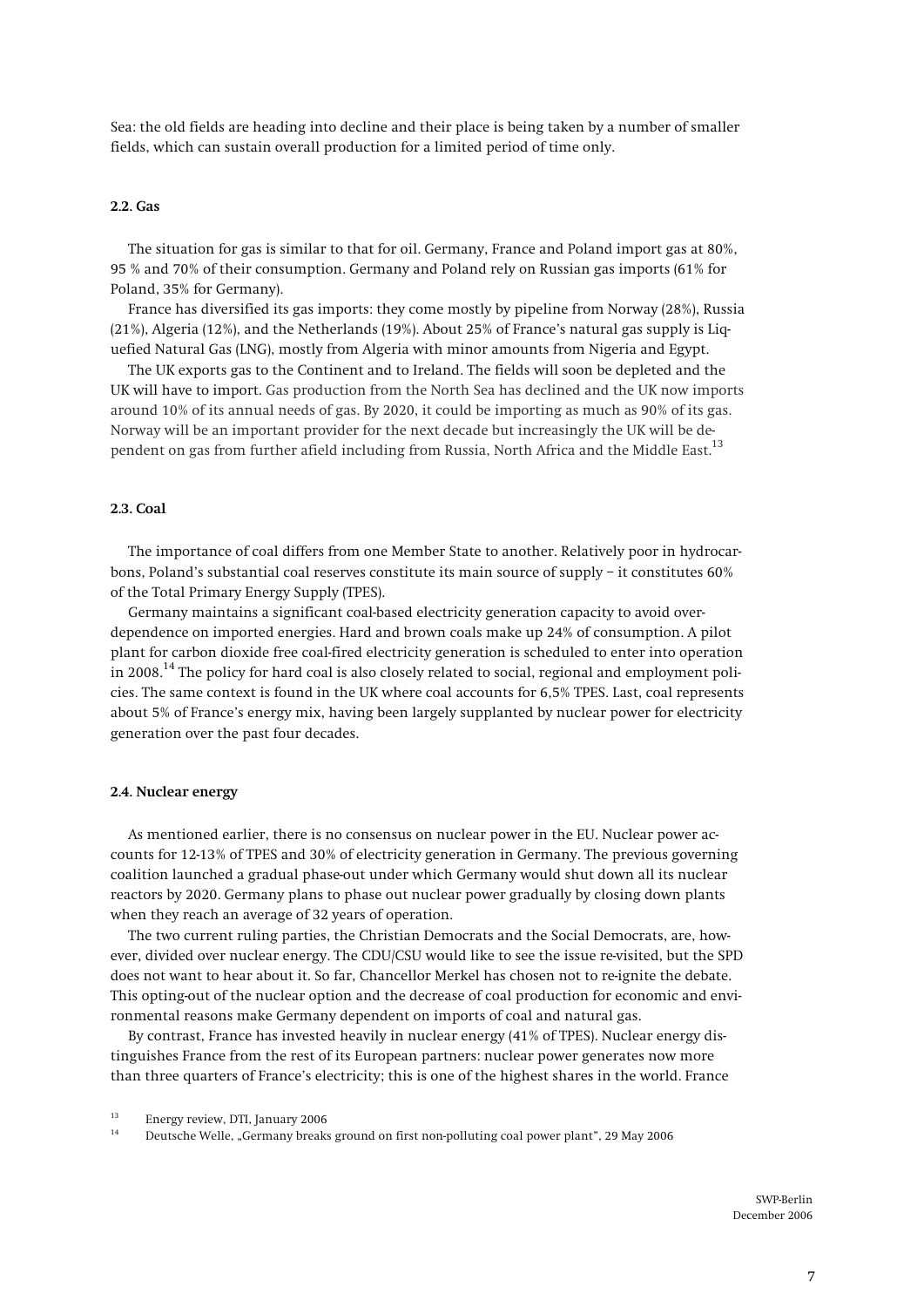**exports this electricity to neighbouring countries, mainly to Switzerland, the UK, Italy, and Germany. In its energy review in 200515, the government decided to keep the nuclear option open and probably to invest in at least one new plant, the EPR, a nuclear power plant with pressurized water reactor.** 

**The UK has also decided to keep this option open. In its July 2006 Energy Review, the government focused on the UK´s dependence on gas by 2025 and the likely heavy reliance on foreign imports, mostly from the Middle East, Africa and Russia, if current policy is unchanged. That is**  why Prime Minister Blair called for the "replacement of nuclear power stations, a big push on **renewables and a step-change on energy efficiency, engaging both business and consumers". In 2003, the government's Energy Policy Review had written off atomic power as too expensive.16 Now, the prospect of a major reliance on imported gas, long-lasting high prices and the international obligations to cut off CO2 emissions turned T. Blair into a supporter of the nuclear option.** 

**Poland does not have a nuclear plant but in January 2005, the government adopted a docu**ment entitled "The Energy Policy of Poland up to 2025", according to which "power generation **based on nuclear sources will be an indispensable condition for the country's development". A recent declaration by Prime Minister Jaroslaw Kaczynski mentioned that Poland will have to face the need for nuclear power plants if it wants to meet EU emission limits.17 Therefore, the government's program for the development of the energy sector assumes the construction of one plant in 2021, while by 2030 there should be three working nuclear power plants in Poland.** 

#### **2.5. Renewable energy**

**The focus on renewable energy sources (RES) depends on the public authorities' involvement and initiatives as well as the geographic potential of each country. The Kyoto Protocol and the EU Green Paper expect Member States to raise significantly the share of renewables in their energy mixes.**

**Renewable energies make up 4,6% of Germany's TPES. The government would - between now and 2009 - set aside two billion euros for funding energy research in a bid to bolster the country's use of renewable energy.18 Their expansion is a central goal of German government's energy policy as they are to compensate the phasing-out of nuclear energy. There has been a particular focus on wind power plants. With more than a third of the world's installed capacity, no other country has as many wind power plants as Germany. Solar energy production is also deemed to be working well in Germany.** 

**France produces 6% of its energy from renewables; the focus there is on biomass (4 % of its energy supply) and hydro (2%). The late development of solar- or wind-related renewables in France is usually explained by the focus on nuclear energy and hydro. There is also some reluctance in real estate development (private/public, individual/collective) to take them into account.** 

**In Poland, the share of RES represents more than 5% of its total energy mix, including 98% for biomass alone, and the rest for hydraulic power. Polish law requires that power companies will have to hold at least 7.5% of green electricity in their energy portfolios by 2010.19**

<sup>&</sup>lt;sup>15</sup> Loi de programme fixant les orientations de la politique énergétique, 13 July 2005<br><sup>16</sup> The Economist, "Return to the atomic age", 13 June 2006<br><sup>17</sup> Warsaw Pusiness Journal – Now PM thinks Poland should go pusher", 21

<sup>&</sup>lt;sup>17</sup> Warsaw Business Journal, "New PM thinks Poland should go nuclear", 21 July 2006<br><sup>18</sup> Deutsche Welle, "Germany to Massively Invest in Energy Sector", 04 April 2006<br><sup>19</sup> Development Strategy of Renewable Energy Sector"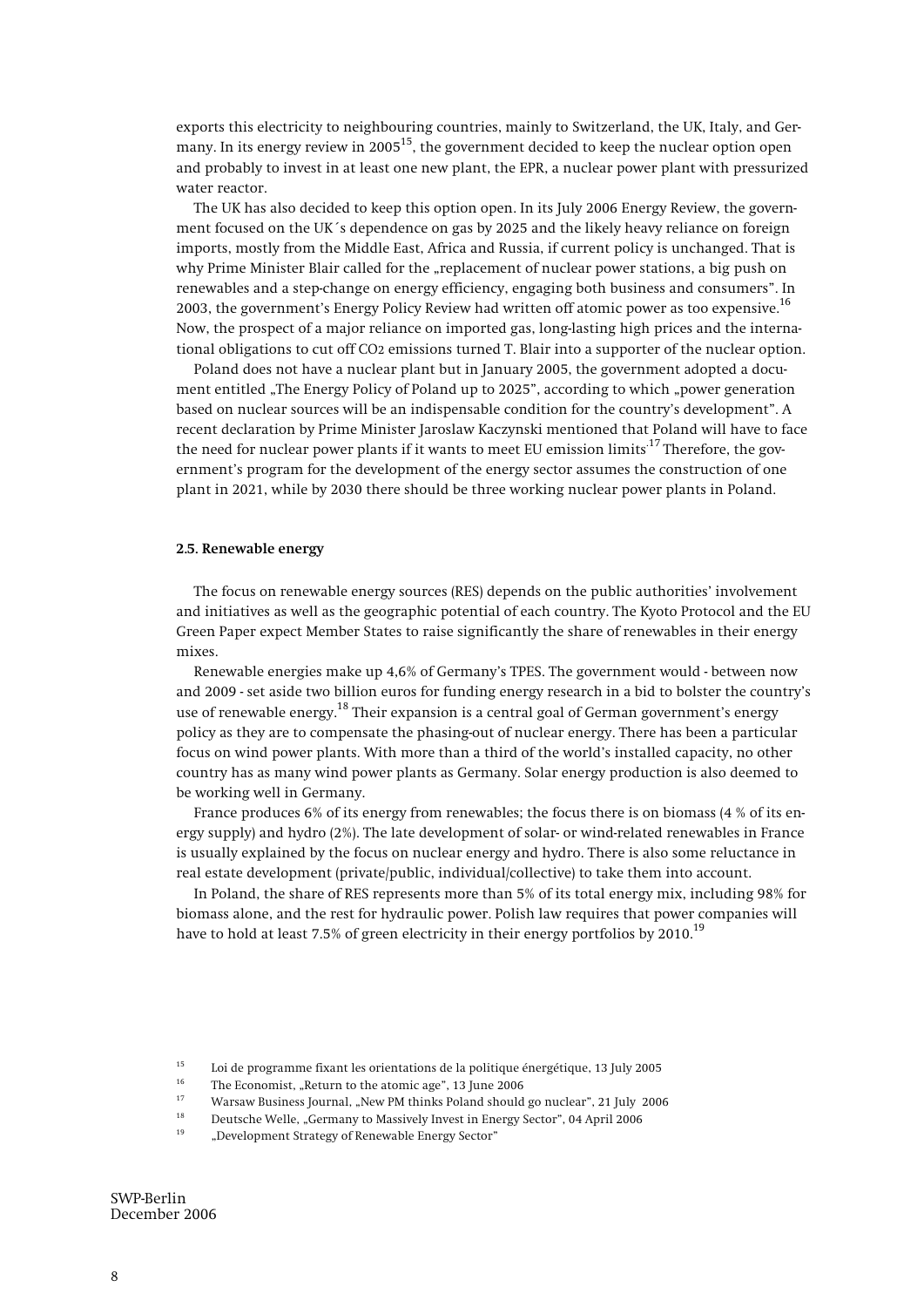#### **3. Growing awareness of energy security issues**

**In January 2006, the gas dispute between Russia and Ukraine caused brief energy shortages in Europe, as most of Western Europe gas imports channel through Ukrainian pipelines. This crisis**  was a "wake-up call" for heads of state, public opinion and, to a point, the EU authorities, who **had been aware of it for some time. Vulnerabilities arising from the supply and distribution of energy, and potential use of supply advantages as a political leverage by some major supplier states became quite clear. It became imperative to put in place a coordinated energy policy, even if this was not provided for in the Treaties.** 

**On this occasion, the Commissioner for Energy, Andris Piebalgs, insisted on the need for greater cooperation on the question of energy supplies, which is currently dealt with at national level. Until recently, many Member States had jealously guarded their sovereignty over energy policy, declaring it a sensitive national issue. Yet, back in November 2000, the European Commis**sion had already warned that the EU needed to move "toward a European strategy of energy se**curity", underlining the increasing dependence on Russia; the Member States apparently decided to overlook this warning.** 

**The Commission has started to deal with it within the remit of its internal market competences; but energy is not merely a question of economics but also of national security and strategy. Crucial actions need to be taken at the external level of the EU, i.e. tackling the relationships between Europe, provider and transit countries.** 

**The reason behind the rise of a coordinated, if not common, external energy policy is the need to ensure** *energy security***. In the past, one could easily define a state's energy security by reference to its enjoyment of sufficient supplies at an acceptable cost. The notion of energy security has however become more complex, and other countries interpret the concept differently. Energy**exporting countries, like Russia, focus on maintaining the "security of demand" for their exports, **as these generate the overwhelming share of government revenues.20 Developing countries, like China and India, face enormous needs in terms of energy supplies, their economies bearing high costs from foreign imports. The USA seeks to lead its internal policies without external interference, but increasing exports contradicts its overall goal of energy independence.** 

**In Europe, the definition of energy security still focuses on maintaining sufficient supplies of energy at affordable prices, even more so because of states' heavy dependence on imported natural gas. The uncertainty surrounding the future of the nuclear option renders the situation problematic. When addressing energy security, many EU official documents directly link energy security to security of supply21, as do all four Member States studied:** 

- In Germany, the "Energy Dialogue 2000" report recognised energy security to be one **of the three key objectives of German energy policy (together with economic efficiency and environmental compatibility). The conclusions drawn on the subject mainly dealt with supply security. Energy security is also a main subject in the ongoing process of developing a national energy concept.**
- $\blacktriangleright$  In France, one objective of the 2005 law on energy policy was to ensure security of **supply. France has invested in nuclear energy and lately in RES as a way to reduce dependency on imports and thus to increase energy security.**
- Ź **In Poland, Defence Minister Radosåaw Sikorski links energy security to Poland's independence from external suppliers; that is why Poland is set to try to reduce its dependence on Russian natural gas imports by increasing its sources.**

<sup>&</sup>lt;sup>20</sup> See for instance G8 "summit conclusions", July 2006<br><sup>21</sup> Towards a European strategy for the sequrity of one

**<sup>21 &</sup>quot;Towards a European strategy for the security of energy supply", COM (2000)769, 29 November 2000**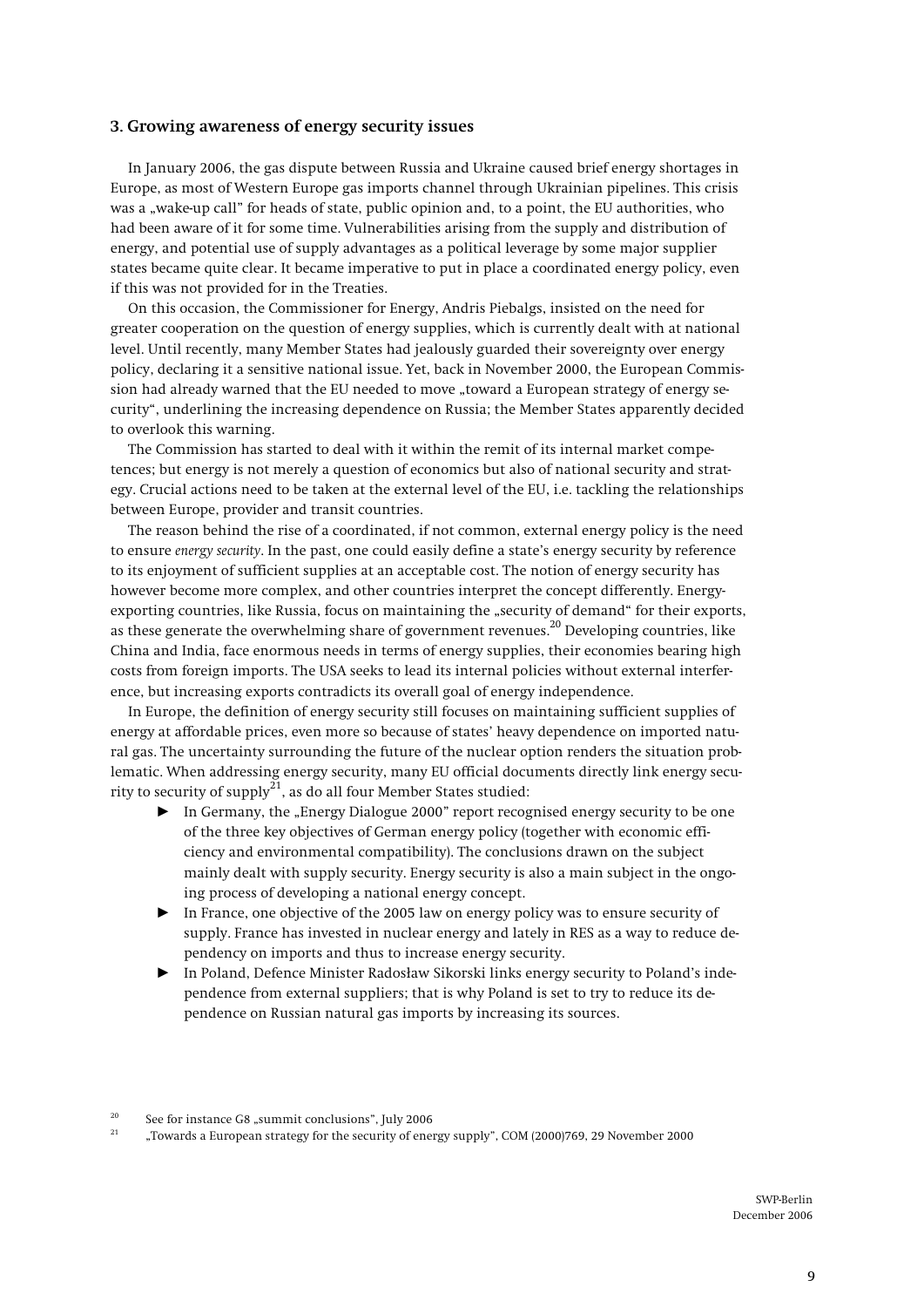$\blacktriangleright$  Last, in the UK, energy security is an acknowledged challenge, resulting from "being **soon importers of oil, and dependent on imported gas at a time when global demand and prices are increasing".22**

**It has long been argued that energy security can be reached by securing energy provisions,**  through the diversification of supply. This remains true, but "a wider approach is now required **that takes into account the rapid evolution of the global energy trade, supply-chain vulnerabilities, terrorism, and the integration of major new economies into the world market".23 Although the role of the markets is essential to ensure the largest choice and the best prices for consumers at home, their capacity is hindered when markets are not liberalised. Besides, simple reliance on the market should be avoided as it might orient a country's energy dependence toward cheaper foreign sources.24 Thus, states are also involved in ensuring energy security. In many countries, oil and gas supplies and/or transit infrastructure are managed by state companies, in the hands of national governments (most Russian gas reserves are owned by state company Gazprom; world oil reserves are owned to a level of 90% by State companies in Saudi Arabia, Brunei or Venezuela for instance). Therefore European governments find themselves in charge, among others, of negotiating on the diplomatic level with suppliers and transit countries. Governments may also help with long-term investments in often-unstable countries, having for instance more credit capacity. There is therefore a direct link between energy security and a common external energy policy.**

**Member States are growing aware of this link but still show a great deal of reluctance to transfer any power to the European Commission. The defence of national interests still prevails, even more so when it comes to ensuring the security of energy provision- a key instrument for economic growth and the essence of national sovereignty.** 

### **4. The rise of a coordinated energy European policy**

**The EU heads of state recognised the need for an EEP twice in the past. First, when agreeing to include the idea of a common energy policy and objectives in the Constitutional treaty and the second time at the Hampton Court summit in October 2005, where, for almost the first time there was a perceptible move towards a common energy policy.** 

- ▶ The Treaty establishing a Constitution for Europe (TCE) devoted a section to energy **policy under Article III-256. This provision was to respect the unanimity rule in the Council and national mix choices. Following the results of the French and Dutch referendum in 2005, the TCE looks stalled for the moment.**
- ▶ The Hampton Court summit recognised that "[the EU] needs to diversify [its] sources **of energy and approach [its] current major energy suppliers in a more coherent manner; but it also need[s] to pursue energy efficiency and clean technologies and develop a genuinely open energy market".25**
- $\blacktriangleright$  The European Commission released a Green Paper for "secure, competitive and sus**tainable" energy supplies in the EU on 8 March 2006.26 Regarding the establishment**

- 
- <sup>23</sup> Yergin, "Ensuring Energy Security", Foreign Affairs, March/April 2006<br><sup>24</sup> Constantin, "China's Conception of Energy Security: Sources and International Impacts", Centre for Interna-
- **tional Relations, UBC, Working Paper No. 43, March 2005 25 J. Straw, "The European response to globalisation", European Parliament speech, Strasburg, 16 November 2005**
- **26 "European Strategy for Sustainable, Competitive and Secure Energy", COM(2006)105, 8 March 2006. The paper lists six priorities: completing the internal gas and electricity market; solidarity between the Member States; diversification of the energy mix; integrated approach to climate change; encouraging innovation and an external energy policy.**

**<sup>22 &</sup>quot;The Energy Challenge Energy Review Report" 2006**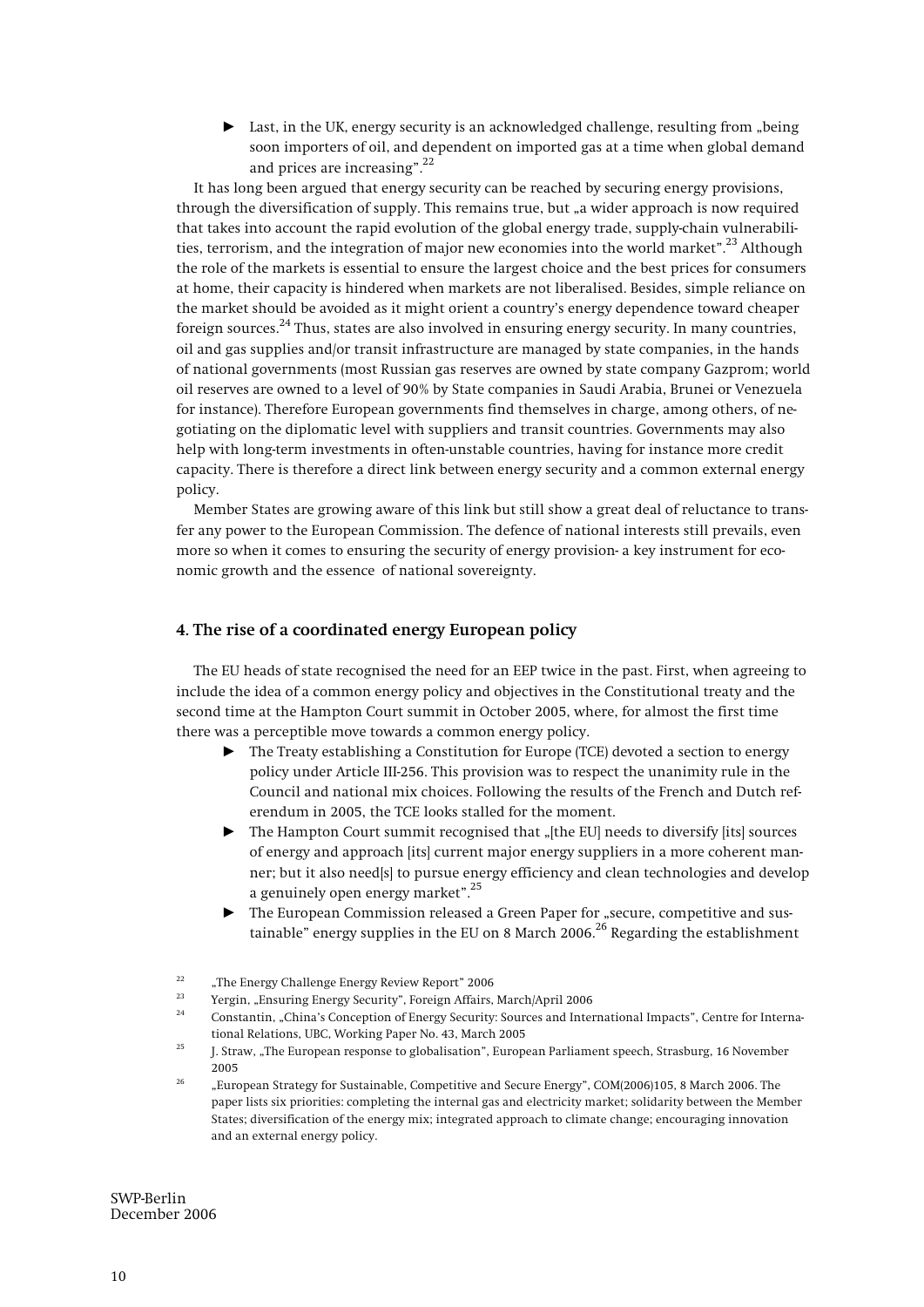**of a Common external energy policy, the Commission underlines the fact that "Europe has to speak with a single voice on the international scene" at both "national and Community level". M. Barroso presented the project as launching the debate**  among the 25 Member States. He said that "the Union has the required size (surface **area and population) and required instruments (legislation, budget etc) but it lacks the political will to forge a common European energy policy" so it basically needs the green light from the Heads of State and Government to proceed.** 

At the European Council Summit on March 24, 2006, the EU Heads of State and Gov**ernment agreed on the principle of strengthening solidarity and assistance mechanisms in the event of interrupted supplies. They also insisted on preserving national sovereignty on key aspects of energy policy, including over the choice of energy mix. The European Council then invited the Commission, the Secretariat General (SG) and**  the High Representative (HR) of the Council to "work closely together on the impor**tant issue of external energy relations and to provide input for an EU strategy". Energy policy began to be considered as an integral part of the foreign policy of the Union, so Javier Solana would be directly involved in this, together with the Commission.**

# **5. The Commission-SG/HR Council Paper<sup>27</sup>**

**The Commission and the Council SG resisted the temptation to flesh out a whole common policy; this could not have been realised since there is no sound legal basis for such a move at the moment and no precise agreement on goals.** 

**Although there is undoubtedly political will to back up this EEP, there is no clear sign that the Member States are ready to give up their competences to the Commission. Thus, the fact that the Council entrusted the Commission** *and* **the Secretary General/High Representative with the task of writing the paper is in itself suggestive. The paper does not propose any transfer of power or authority from the Union's Member States regarding energy matters: the contribution to the EU strategy on external energy relations does not in any way question the right of Member States to maintain their own external relations to guarantee the safety of supply and to choose their own energy mix.** 

**As a first step, a mere improvement in the coordination of national policies according to common principles is proposed. The paper refers to external relations but establishes a direct link with the EU's internal energy policy, noting that a well-advanced internal policy is a prior condition for defining external interests and for better judging how the Union may use its external relations for promoting such interests28.**

**Guiding principles of the joint paper by the Commission-SG/HR of the Council, June 2006** 

- ▶ The need to foster the transparency and good governance of the energy sector through **energy partnerships with third countries in order to create stable legal conditions that are non-discriminatory, transparent, open and of mutual benefit for investment and energy trade.**
- Ź **Improvement of the production and export capacities of producer countries; modernisation of the energy transport infrastructure in producer and transit countries; recuperation of the investment climate for European companies in third countries and opening the production and export of energy resources to EU industry in order to enhance the**

**<sup>27 &</sup>quot;An external policy to serve Europe's energy interests", released 18 June 2006** 

**<sup>28</sup> The European Commission will present an action plan covering both aspects –inJanuary 2007**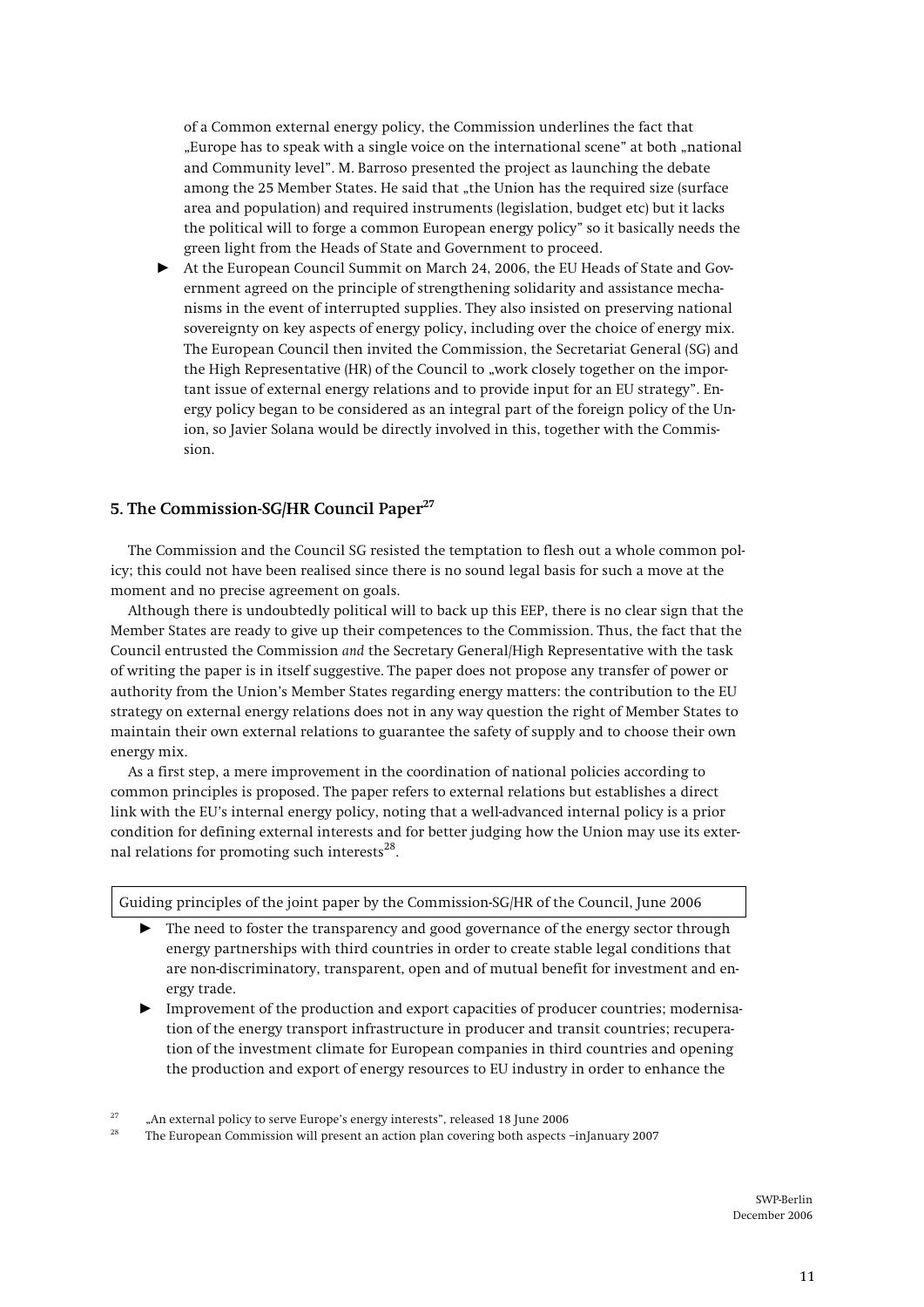**terms of energy exchange by offering producer and transit countries non-discriminatory access to export infrastructure.** 

- Ź **Increasing material and environmental security and the security of energy infrastructure.**
- **Promoting energy efficiency, renewables, biofuels, "clean" technology (low in CO2 emissions) and the mechanisms of the Kyoto Protocol,**
- ▶ Creating, for those countries which have chosen nuclear power, an international supply **scheme for enriched uranium in line with non-proliferation commitments and taking account of the arrangements in the Euratom Treaty**
- **EXECUTE:** Creating joint strategic reserves.

**These principles clearly set out in the paper are completed by a series of suggested multi-level (bilateral, regional and multilateral) initiatives which would ensure a coherent, strategic and targeted external policy, focusing on two key objectives: the well-functioning of markets and the diversification of supply sources (of their geographical origin and their supply routes).** 

**The good functioning of markets and the diversification of supply sources are a reflection of the Member States' own conception of a common energy policy, i.e. a clear economic strategy underpinned by geo-strategic and security considerations. It is expressly recognised in the text that energy can be "used as a political lever" by major producers and consumers. As it will show in the study of countries positions, those two priorities (the well-functioning of markets and the diversification of supply sources) represent what the Member States could all agree on and that did not raise too much critics among distinct interests: Western and Eastern countries, highly dependent or not on oil and gas exports.** 

**Additionally, the paper draws up a list of operational guidelines. There is an ark drawn from the EU and that comprises all provider and transit countries around it, including North Africa, the Middle East, the Caspian Sea, the Community of Independent States (CIS)29, Russia, and the Balkan region. There are initiatives adapted for each, depending on their strategic status and importance.**

**These pragmatic proposals are a selection of the (March 2006) Green Paper ones, presenting a differentiated approach to third countries. It is interesting to see that the more focused and precise initiatives are the ones concerning bilateral and regional partners: in this area, the EU can offer incentives (this is particularly the case with South East European countries or Russia for instance). On the other hand, when it comes to relationships to global partners and emerging players (US, India, China) where the EU is potentially in competition as a consumer and seemingly less impacted by their actions, the paper suggests only non-binding instruments and political dialogue are more appropriate.** 

**The Joint Paper underlines the idea that this external policy on energy needs to be above all coherent and supported by the EU, the Member States and Industry. It is worth noticing that Industry, which is rarely mentioned in official conclusions, has a central role to play, as major industries will make the investments in infrastructure, research and development and close the deals; Industry is lobbying the Member States for a greater liberalisation of the markets. However, in free-market economies like those of the EU, the energy economic actors are not directly linked to the governments (or are not supposed to be).** 

**The main tool for an EEP will be the Strategic EU Energy Review for the Council and the European Parliament that would offer a single reference point for all actors in European energy at both Community and national level, enabling not only an effective exchange of information but also a real co-ordination of approach.** 

**As Commissioner Piebalgs put it: "first, Europe needs to define clearly its goals and aspirations regarding its international energy partners, both suppliers and consumers, and then speak with** 

**<sup>29</sup> Azerbaijan, Armenia, Belarus, Georgia, Kazakhstan, Kyrgyzstan, Moldova, Russia, Tajikistan, Turkmenistan, Uzbekistan and Ukraine**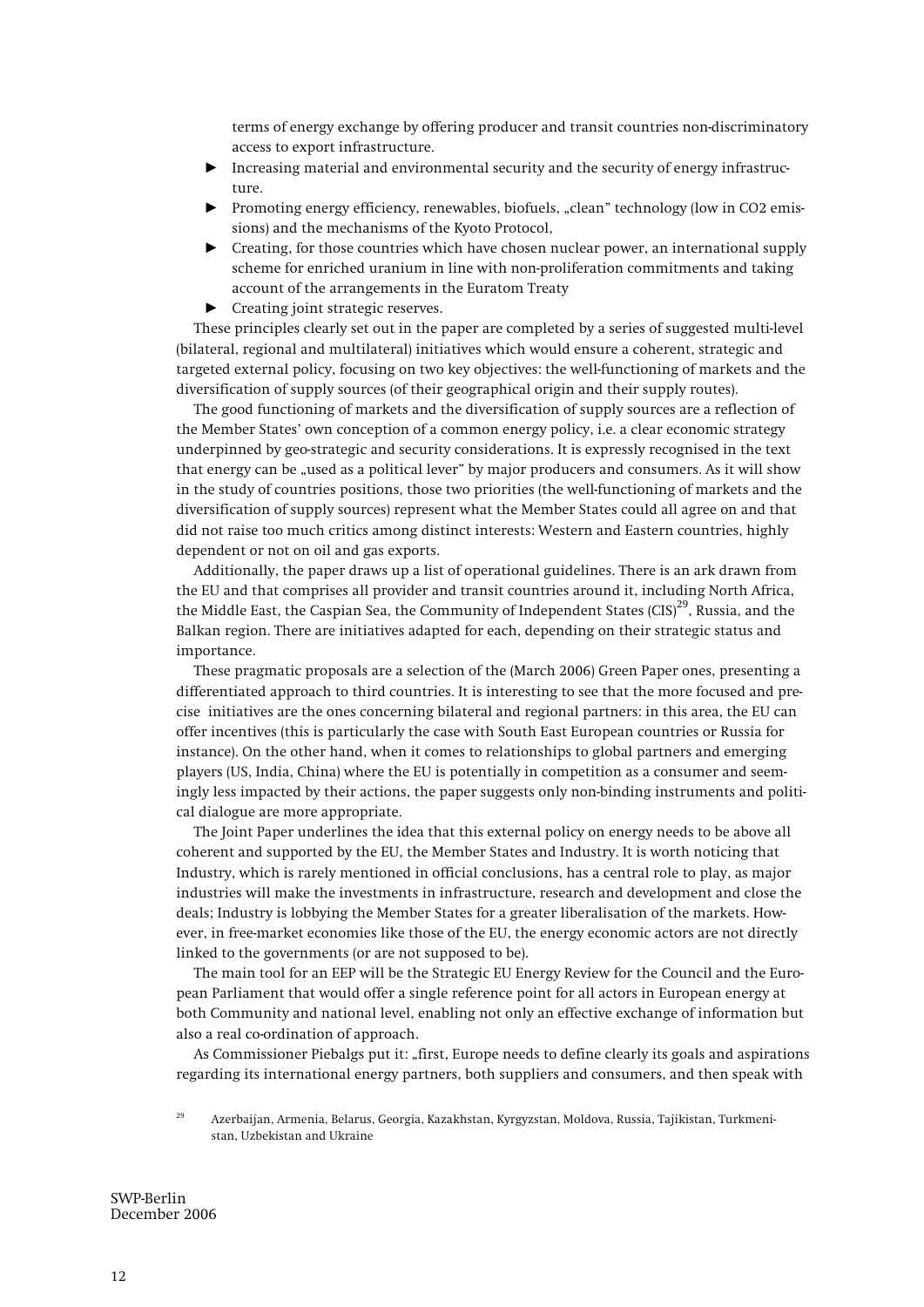**one voice to pro-actively promote these interests. We cannot remain defenceless nor isolated amid this increasingly threatening situation. The long-term strategic interests of EU Member States demand a new initiative"30.**

**30 A Common Energy Policy for Europe, EU Energy Policy and Law Conference, Brussels, 9 March 2006**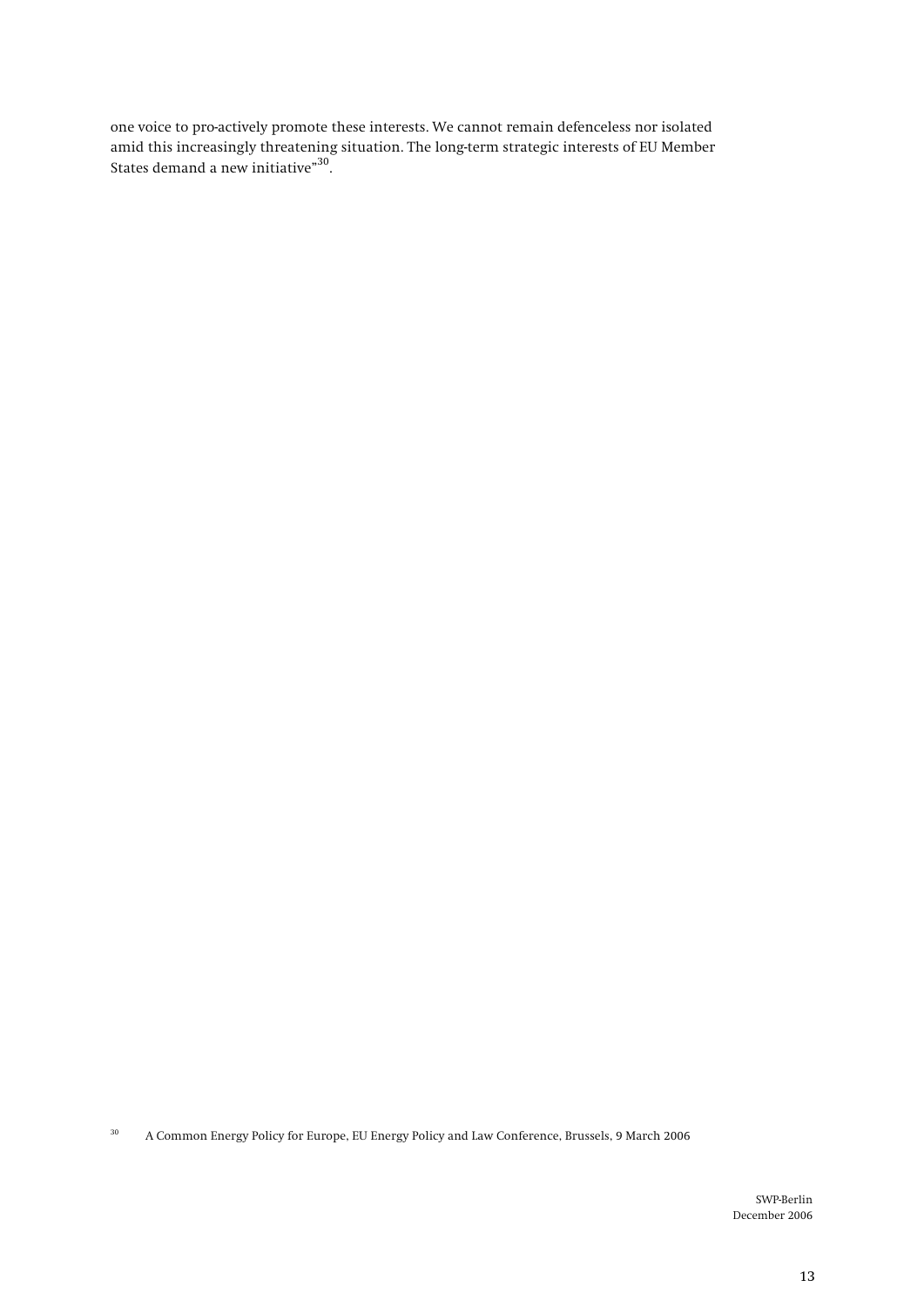# III. Agreement on basic principles

**The main points likely to be present in this strategic EU Energy Review and to underpin the increasing level of agreement among the Member States should be analysed in detail.** 

**Member States agree on the principle of speaking with one voice. This primarily entails a dialogue with Russia, the geographical diversification of suppliers and of fuels and the establishment of further energy cooperation with major producers, transit countries and consumers, partly through integration within the energy community. The possibility of a common effective reaction to external crisis situations according to the principle of solidarity is also part of an external EEP. These diverse topics constitute the core of a common external energy policy; they have received varying levels of support from the Member States, depending on their national interests.**

#### **1. The principle: to speak with one voice**

The Green Paper "A European Strategy for Sustainable, Competitive and Secure Energy"<sup>31</sup> pro<sup>.</sup> **poses that first, there "should be an agreement on the aims of an external energy policy and on the actions needed at both Community level and national level to achieve it (…). Regular formal political level discussions at Community level, involving the Member States and the Commission (…) would permit (…) a real co-ordination of approach and enable the EU to speak with the same voice".**

**This proposal was welcomed by the Member States, which are increasingly facing the same problems: high prices and increasing reliance on exports (particularly Russian for gas and Middle East for oil). Prior to this, Member States had been either reluctant - because attached to their national sovereignty - or they did not see the added value of such an enterprise, having different energy mixes and therefore different needs (UK had its North Sea reserves, France focused on nuclear, Poland on coal).** 

**Member States have come to realise that more efficiency would result if the question was dealt with at the EU level – it is pragmatism more than anything else that characterises their will to go ahead with an external EEP.** 

In Germany, the question of supply security has long been left to private energy companies<sup>32</sup> **and dealt with within the Industry but also by environment ministries. The Russian-Ukrainian gas conflict may have induced the German government's energy policy to depart from the usual themes such as climate protection and energy efficiency in favour of a fresh awareness of its supply security and its vulnerability resulting from the dependence on Russia33; it appears that Germany has just realised that energy policy is a part of foreign policy. In February 2006, during a summit with Tony Blair, Chancellor Merkel called on EU states to agree on a 15-year strategy for energy supply and security; she said that a long-term EU-wide strategy was absolutely necessary to co-ordinate national approaches on energy sources and market access issues and that energy should play a greater role in defining the EU's international relations.34 Germany, despite its** 

**31 COM(2006) 105, 8 March 2006** 

- **32 For a long time, big companies such as E.ON Ruhrgas, RWE and Wintershall, hampered competition and did their best to prevent diversification of energy sources, especially of gas, because it would undermine their**
- position in the market. See International Herald Tribune, 03 April 2006<br><sup>33</sup> Umbach, "Europas Energieabhängigkeit: Die EU braucht endlich ein Konzept zur Versorgungssicherheit", **www.eurasischesmagazin.de , 28 February 2006**
- **34 Financial Times, "Merkel calls for 15-year EU energy strategy", 17 February 2006**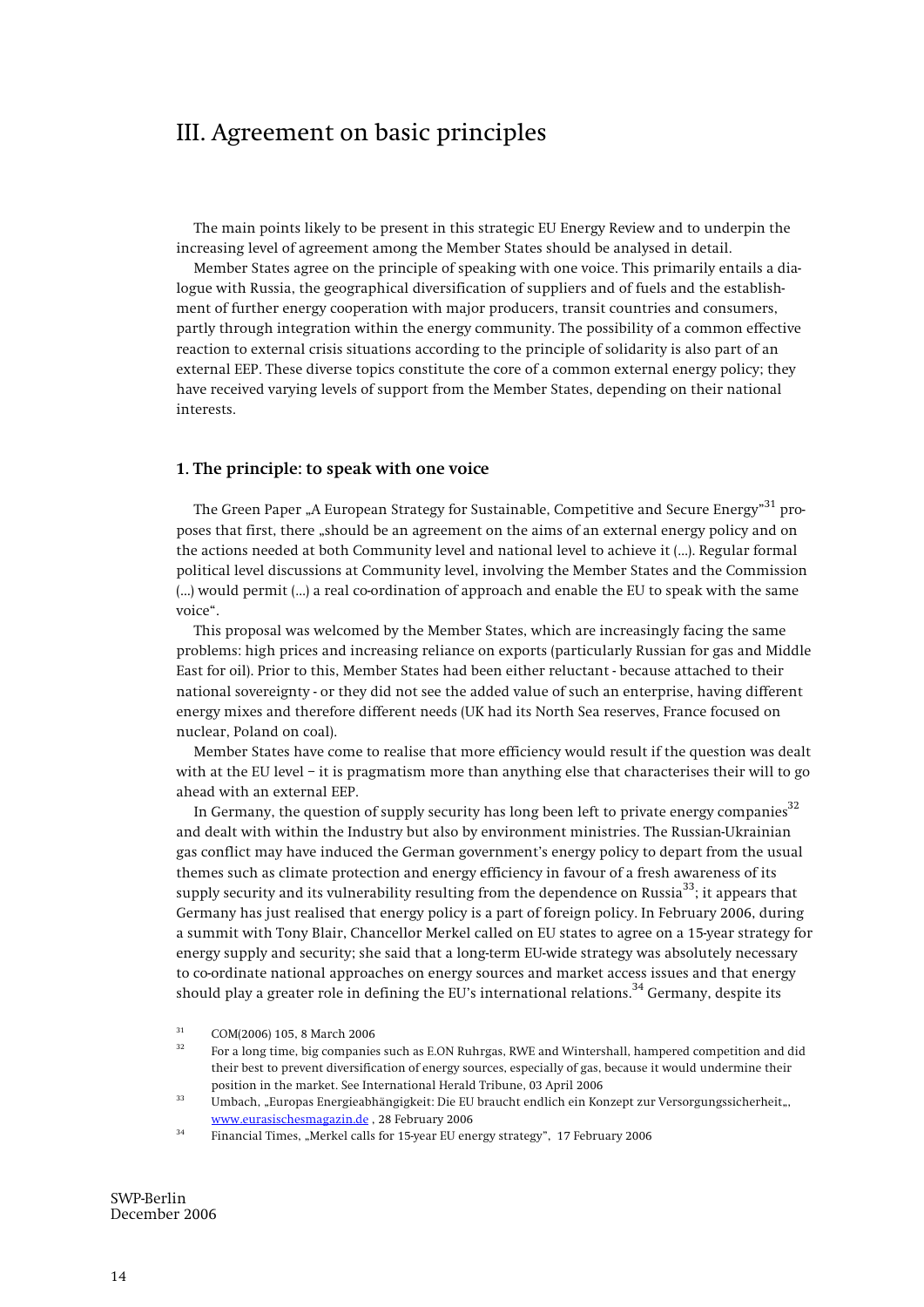**special partnership with Russia, has a hard time accessing the latter's market; besides it has come to understand the importance of the long-term diversification of providers, for instance Central Asia and North Africa. Under Foreign Minister Steinmeier, the security of energy supplies has become a central issue of the government's foreign policy.** 

In the UK, the issue of security of supply was addressed in 2002<sup>35</sup> when the House of Lords **stated that "markets on their own cannot cope with the geopolitical problems that are the main source of security concerns"36 and that there was a case for a government's action. Significantly, this Committee did not perceive the need to attribute significant new powers in the area of energy security to the European Commission, or any need for an amended energy chapter in the EU's Treaties. The UK has now agreed to the notion of a European policy on energy but one should make no mistake about its position: the UK has not really been converted to the idea of transferring to the EU a new competence and has repeatedly said so. Germany and France also agree on this stance and although supporting the process of an EEP, neither wish to see a fleshedout EU policy take form now. The UK favours instead the use of interactions between energy policy, wider external policy, environmental and economic policy (for instance the interactions between trade policy and energy policy and using existing foreign policy mechanisms such as the Euromed process). The UK's support is foremost in the promotion of the liberalisation of markets by encouraging stable investment conditions in producer countries, in order to enable further diversification.37 Besides, the British Government believes there are significant benefits to be gained from developing a more coherent and transparent external energy policy at the Community level. It agrees that the EU wields more weight when speaking together with one voice, so it needs to adopt a more collective approach to dialogue with its major suppliers (both current and future), current and potential transit countries, and other major energy consuming nations.**

**Last, it is important to acknowledge that the UK, like other Member States, has some constructive bi-lateral relationships. For instance, in April 2005, British and Norwegian Energy Ministers signed the UK/Norway Oil and Gas Co-operation Treaty. The new Treaty covered the construction of a new pipeline to the UK, operational for the winter of 2006/2007. The construction of a common external EEP shall not preclude any of these relationships.** 

**The same perspective is taken in France, which is very much attached to the idea of independence and national sovereignty in its national energy policy. Since 1973, the first oil crisis, successive governments have sought to maintain sufficient independence from external occurrences. Still, the French pushed for a common external energy policy. One can assume that, as France saw the prospect of an EU energy policy growing more inevitable, it wanted to constructively influence the discussions and the outcome. The French government presented at the Ecofin**  Council on January 24, 2006 a memorandum "for revitalising European energy policy with a **view to sustainable development", pushing for cooperation between countries such as EU-Russia**  or EU-OPEC. The energy ministry once underlined that "Europe [was] in the process of developing **an ambitious, realistic external policy– since it is taking national policies and specificities into account – and is at last being pragmatic, since it is opting for concrete cooperation with the main European partners".38 Like the UK or Germany, France does not want to see the EU supersede the Member States' competence or propose a global external energy policy. They favour results before anything else.** 

**Besides, France sees in Europe's energy diplomacy a way of strengthening its and Europe's influence, acting as a benchmark for other consumer and producer countries and regions, which regards environmental protection imperatives. This concern is shared by Germany and the UK.** 

**<sup>35</sup> Report of the European Union Committee of the House of Lords in reaction to the EU green paper on security**  of supply, February 2002<br><sup>36</sup> Energy Supply: How Secure Are We? European Union -14th Report, HL 82, 12 February 2002.<br><sup>37</sup> The UK submitted in February 2006 its own conception of an EPE "A European Approach to Energy Polic

a reliable, affordable and sustainable energy for Europe".<br><sup>38</sup> "Is Energy short of Europe?" Speech by Francois Loos, Minister delegate for industry, May 2006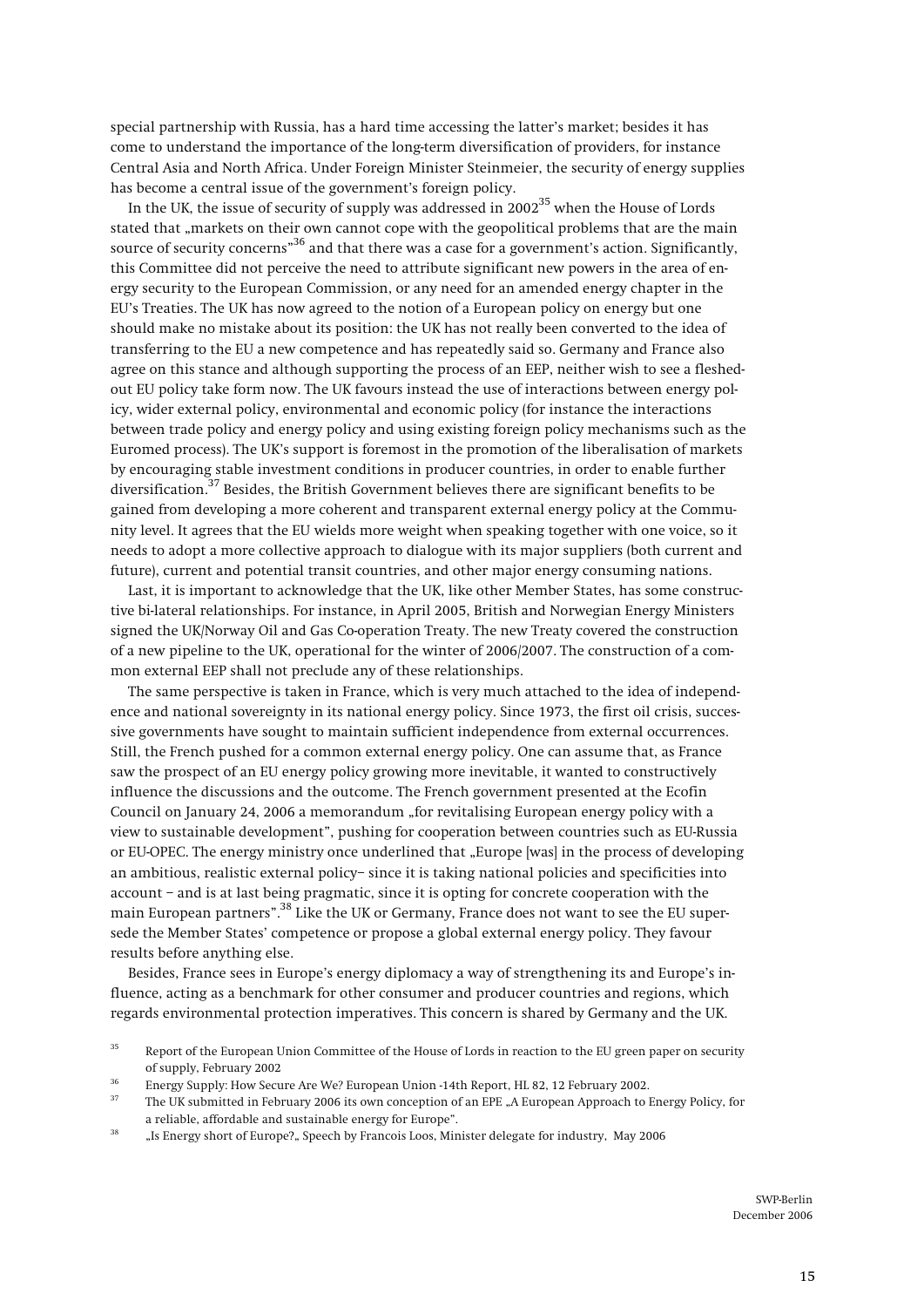**These Member States have lately lent much importance to energy savings and fighting climate change at the international level.** 

**Poland is also after a pragmatic approach of an external EEP. Energy security constitutes an important element in the shaping of its international policy, EU membership allows Poland's**  interests to be "advertised and protected". Former Prime Minister Belka stressed that "[Poland] **should take advantage of [its] Union membership to support energy projects that are in the interest of [its] country and the entire European continent"39. Foreign Affairs Minister Fotyga remarked that "Poland's interests do not always coincide with the ones of the old Member States: the dependence on Russia sources differ. It is imperative for Poland and central Eastern Europe to reduce dependency while it seems like the old Member States would like to do the opposite. There is space for joint action: in the concern about dependency on external sources and the vulnerability to oil and gas increases and solidarity in case of shortage"40. Poland is therefore open to a bigger role for the EU on the international scene, as a way of promoting its agenda. Poland has a point trying to raise the EU´s awareness since it does not weigh much on its own, especially in its relationship to Russia. Poland's voice is likely to be better heard by Russia as part of the EU than alone. Poland, supported by the Baltic States, wants the European Union to move quickly in reducing its energy dependence on Russia and adopt a much tougher collective stance in dealing with Russia. This does not mean that it favours a transfer of competence to the EU and therefore should agree with the rest of the Member States on this matter.** 

#### **2. Dialogue with Russia**

**The relationship with Russia is absolutely central to the creation of an external EEP. It is one of the reasons why it started, gained momentum and one of its** *raisons d´etre***. Despite all having interest in dealing with Russia on the EU level, the Member States have diverging reasons, first and foremost Germany and Poland, with the latest decision to build a pipeline in the Baltic Sea between Russia and Germany, bypassing Poland.** 

**Russia controls the world's largest reserves of natural gas, and is the world's largest gas producer. By 2030, gas import dependence will rise from 50% to 80% for the current 25 members of the EU. Russia's state owned company Gazprom accounts for 85% of Russian production and 100% of Russian exports. It controls the Russian pipeline network and is thus able to limit competition from other producers. Europe is thus dependent upon a monopolistic Russian gas supplier. The relationship between Russia and the EU is structured along many agreements. A partnership & co-operation agreement was signed in 1997. It is a ten-year bilateral treaty signed and ratified by the EU and Russia. It comprises a legal framework setting out the political, economic and trade relationship between the EU and Russia. Besides, a specific collaboration on energy was set up in the Energy Dialogue in October 2000. The objective was to provide a forum for the discussion of all questions of common interest in the energy sector and bind Russia and the EU into a closer relationship. The dialogue is considered to have had positive results, opening the way to European investments in the Russian energy market and as a forum for tackling difficulties41. Positive measures remain marginal, and the dialogue has been held up by differing interpretations and priorities. Russia seeks support in modernising its energy sector and protecting itself, while the EU wants reform and the opening of the Russian market through the creation of a positive business climate.<sup>42</sup>**

- **41 Lamoureux, "Politique européenne de l´énergie", Revue Agir, November 2005**
- **42 Monaghan, "Russian oil and EU energy security", Conflict Studies Research Center, November 2005,**

**<sup>39</sup> Speech by Former Prime Minister Belka, How to guarantee Poland´s energy security, Warsaw, 09 July 2005** 

**<sup>40</sup> Speech by Foreign Affairs Minister Fotyga, EU Institute for Security Studies and European Centre Natolin, 19 May 2006**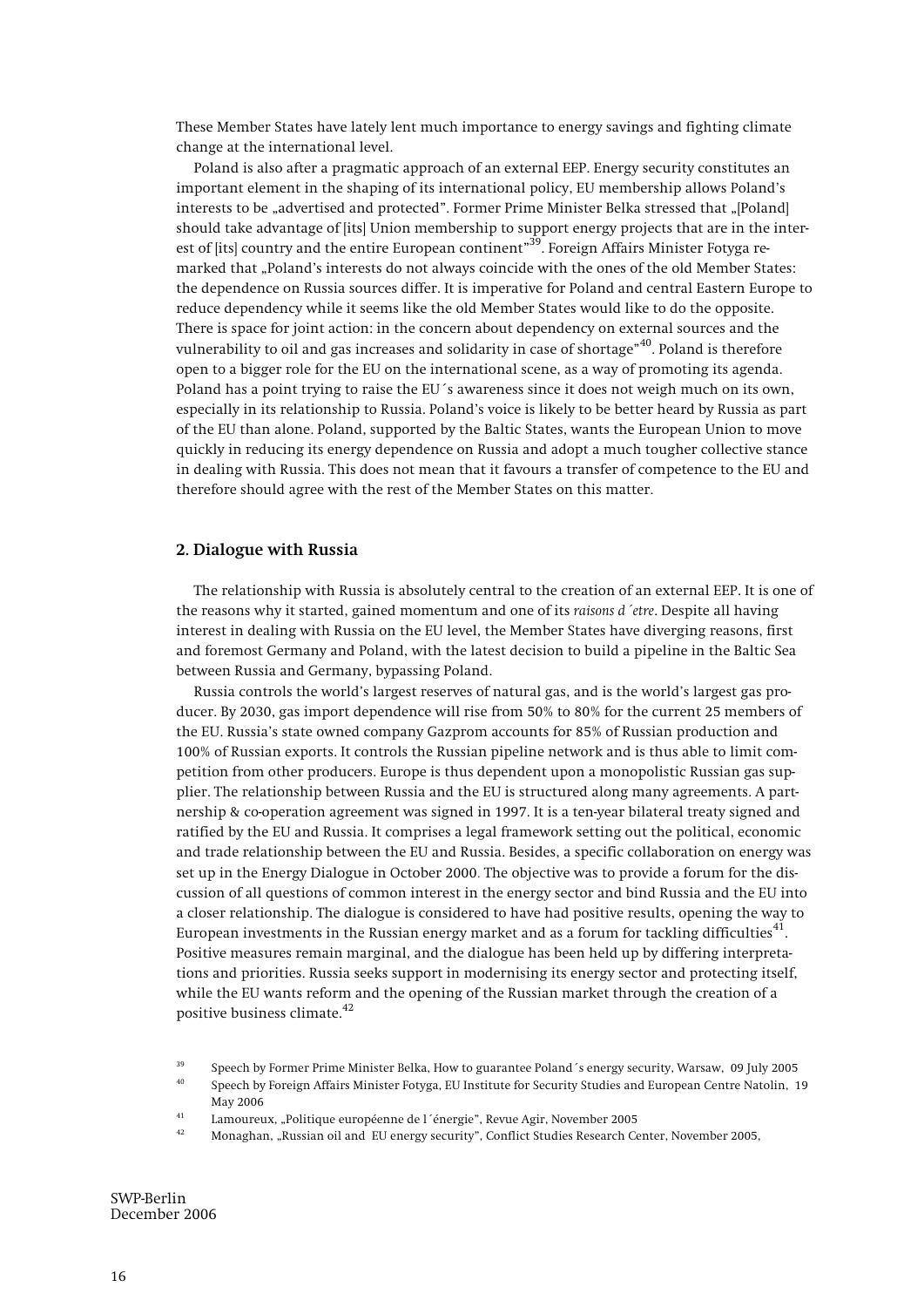**Nowadays the EU accounts for 65% of Russia's exports. Gazprom would like to expand its activities (vertically) and to be able to sell energy not only to its principal customers in Central and Eastern Europe, but to more distant customers in France, Italy, and Spain. It has already negotiated access to European distribution networks with European gas distributors (notably by taking shares in Wingas and E.ON). Despite its special relationship with Germany, these are not confined to that country, and also cover Italy. In return, the EU would like Moscow to allow European companies to develop Russian energy reserves.** 

**To complete such a deal, the EU must first open more of its own internal market to outside competition. Today, national governments may establish their own regulations concerning the electricity and natural gas market. France and Spain, for example, are excluding foreign buyers from bidding on national energy firms, a practice that tends to lock up customers for favoured national companies. Energy competition in the Union will be regulated by the EU only from mid-2007. The situation seems to be in a deadlock, the two sides expecting each other to take the first step. It is part of the reason why Russia has rejected European demands to relax its own domestic monopoly and open gas pipeline capacity to foreign firms. During the EU-Russia meeting in Sotchi in May 2006, Vladimir Putin told his European interlocutors that the EU was asking for secure Russian oil and gas supplies and wants to be able to buy them directly from independent producers using the Gazprom network without offering much in return. But it seems like the enormous investments needed by Russia could be the answer. Russia needs more than \$600 bil**lion ( $\epsilon$ 472 billion) in investments in order to whip its energy sector into shape.<sup>43</sup>

**Which framework is the best adapted to the situation? In their contribution, the European**  Commission and Solana propose to "work toward an overall energy deal with Moscow covering **all energy products". A deal could be part of renegotiation of political relationship within the Partnership and Cooperation Agreement from 2007.** 

**There is also the 1994 Energy charter, which took effect on 16 April 1998, which provides a legal framework allowing long-term cooperation to be promoted in the energy sector; regulates energy transport and prohibits any signatory from disrupting contracted supplies for any reason. Making the Energy Charter operational is a major element of the relationship between the EU and Russia. One of the key reasons why European ministers insisted it be ratified is the Treaty's transit of energy matter and products protocol. This provision would allow other Russian gas producers to gain access to pipelines, which are currently owned by the largely State-owned giant, Gazprom. European importers could then take their supplies in oil and gas from independent Russian suppliers, such as Novatek, Lukoil or Rosneft etc, which currently can only supply the internal Russian market. The Commission/Council document says that it must be "ratified by all signatories", and that negotiation of the annexed transit protocol, suspended for more than fifteen years, should be concluded. Russia seeks to assert its weight in the G8, along with obtaining European funding to modernise its gas pipelines and build new ones. But this will happen only when Europe gets serious guarantees on security of supply and on the partial opening of the market.**

**With or without the ratification of the Charter Treaty and its Protocol, demand will continue to rise, and that the EU and Russia will remain in a position of mutually beneficial interdependence. Strong growth in European demand will require huge investment in Russia from the EU. The intention of getting Russia to ratify the Energy Charter and the Protocol on the transit of gas any time soon still is worth being pursued. Perhaps these bilateral deals with individual Member States, although damaging a potential united European front, can bring Russia to commit to "open, transparent, efficient and competitive markets for energy production, supply, use, transmission and transit services as a key to global energy security". 44 There will be long and** 

**44 G8 conclusions, Saint Petersburg Summit - Conclusions on Global Energy Security , 16 July 2006** 

**<sup>43</sup> Deutsche Welle, "Germany Bound to Russia Over Energy Policy", 03 November 2004**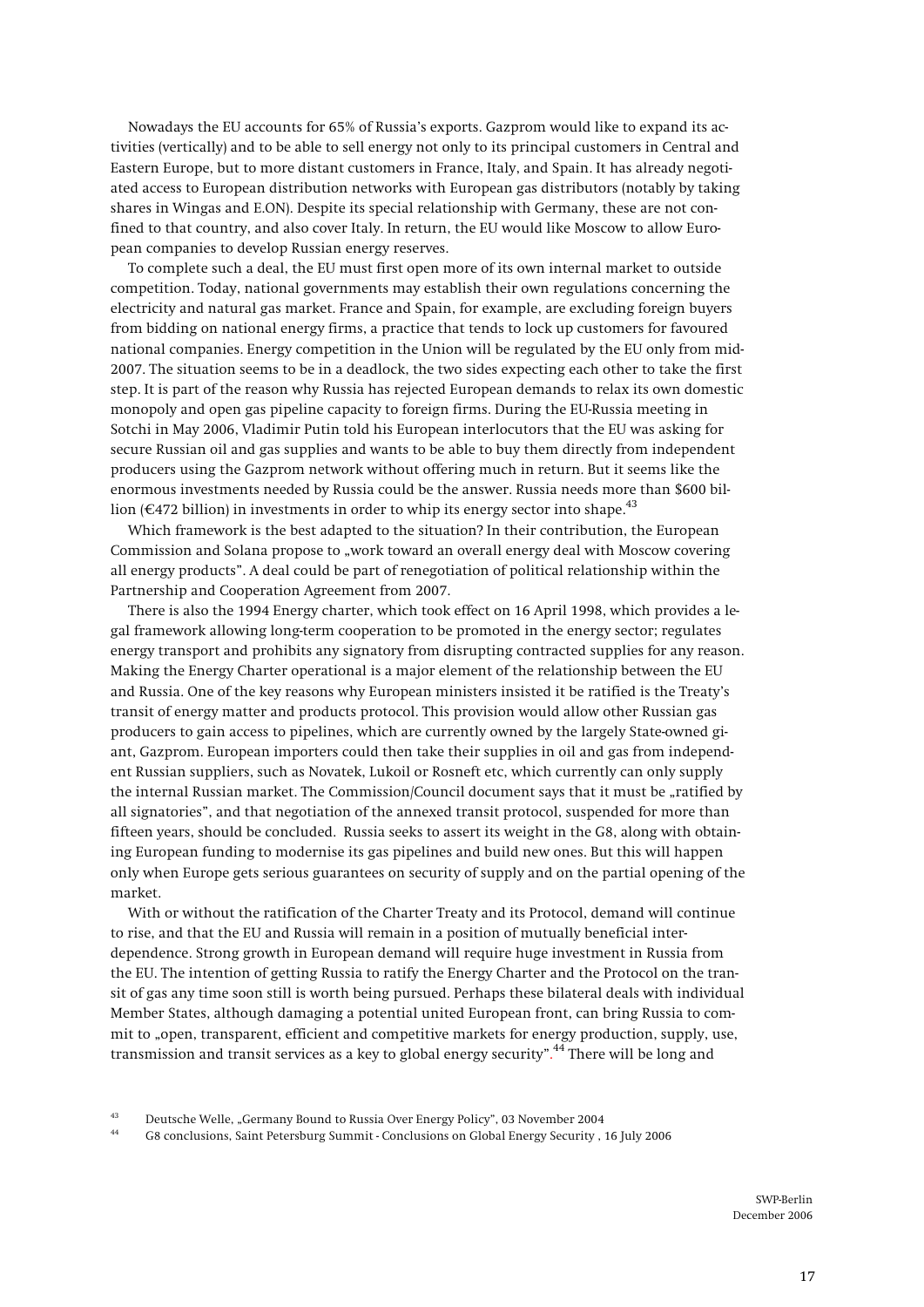**arduous negotiations, involving the issue of European investments in Russia45 and imports of state of the art technologies to improve its gas and oil production and to reduce consumption. Anyhow, the official position of the EU is not to release the pressure on Russia to ratify it, despite**  the latest position of the Gazprom, qualifying the Charter as "totally inadapted framework".<sup>46</sup> It **is necessary that business made in Russia be conducted in the context of transparency and with the certainty that investment will be made in a timely manner.** 

**This is the explicit position of at least two Member States: both France and the UK mentioned the strategic relationship with Russia in their vision of a European Energy Policy. They emphasised the necessary "application by all of the rules jointly agreed concerning freedom of transit and permanent and non-discriminatory access to the transit infrastructures...to improve the security of supply as well as the transparency of the gas market, the ratification of the Energy**  Charter Treaty and its transit Protocol"<sup>47</sup>. The UK is adamant that it "would only support a new **initiative with Russia if those conditions were filled. Access to the market and infrastructure is the key to this complex relationship, both ways."** 

**Russia is also a key point in the external dimension of Germany's energy policy, if not the main one. Former Chancellor Schröder made the choice to rely mainly on Russia when it comes to energy supply, putting forward the political stability of the country and its biggest hydrocarbon reserves. Cooperation has been facilitated by the specific thematic working group German-Russian Energy Cooperation established in March 2003, and by the German-Russian energy summit. The latter focused on energy supplies and should help develop a lasting partnership between the two states.** 

**Whereas other European Member States see a dependence on Russian resources as a strategic disadvantage, representatives of German energy corporations believe that through participation in Russian shipment companies, they enjoy an unrivalled position. Germany aims to develop extensive economic relationships with Russia, in particular in the energy supply area (gas). Russian bilateral energy ties with Germany are stronger than with any other Western European country. In July 2004, German companies struck a deal with Gazprom allowing the participation of German companies in the complete processing chain of Russian gas production - from exploration and transport, through the new pipeline, to marketing in Western Europe. German companies have also been granted access to Siberian gas fields. In return, the German energy enterprises, BASF and E.ON agreed to support the Russian State's Gazprom, in its planned expansion onto the European gas market.** 

**The latest big project is a gas pipeline through the Baltic Sea, connecting Russia directly with Germany. This project was signed in November 2005. Gazprom will hold a 51% majority stake in the planned pipeline. The remaining shares will be divided equally between the BASF subsidiary Wintershall and E.ON. The deal with Gazprom will facilitate the participation of German companies in the processing chain of Russian gas production and the joint exploration of the Yuzhno Russkoye gas field in Siberia. With reserves sufficient to meet Germany's demand for seven years, while Gazprom will be able to participate in the market of natural gas in Germany.** 

**Germany hailed the partnership with Russia and the diversification of pipelines as providing security to German power supply for decades. It should also ensure a strong position of German companies. With regards to natural gas supply in Europe, Chancellor Merkel tried to present it as a good deal for Europe as well. She offered a common east expansion, proposing Poland to take**  part in the project, thereby seeking to bridge the gap between them, as "this project is not aimed **against anyone".<sup>48</sup>**

- 
- <sup>46</sup> Le Figaro, Interview with A. Medvedev, 13 July 2006.<br><sup>47</sup> French memorandum for revitalising European energy policy with a view to sustainable development, 24 **January 2006 48 Meeting between Chancellor Merkel and Prime Minister Marcinkiewicz, 3 December 2005**
- 

**<sup>45</sup> Bulletin Europe, 28 March 2006**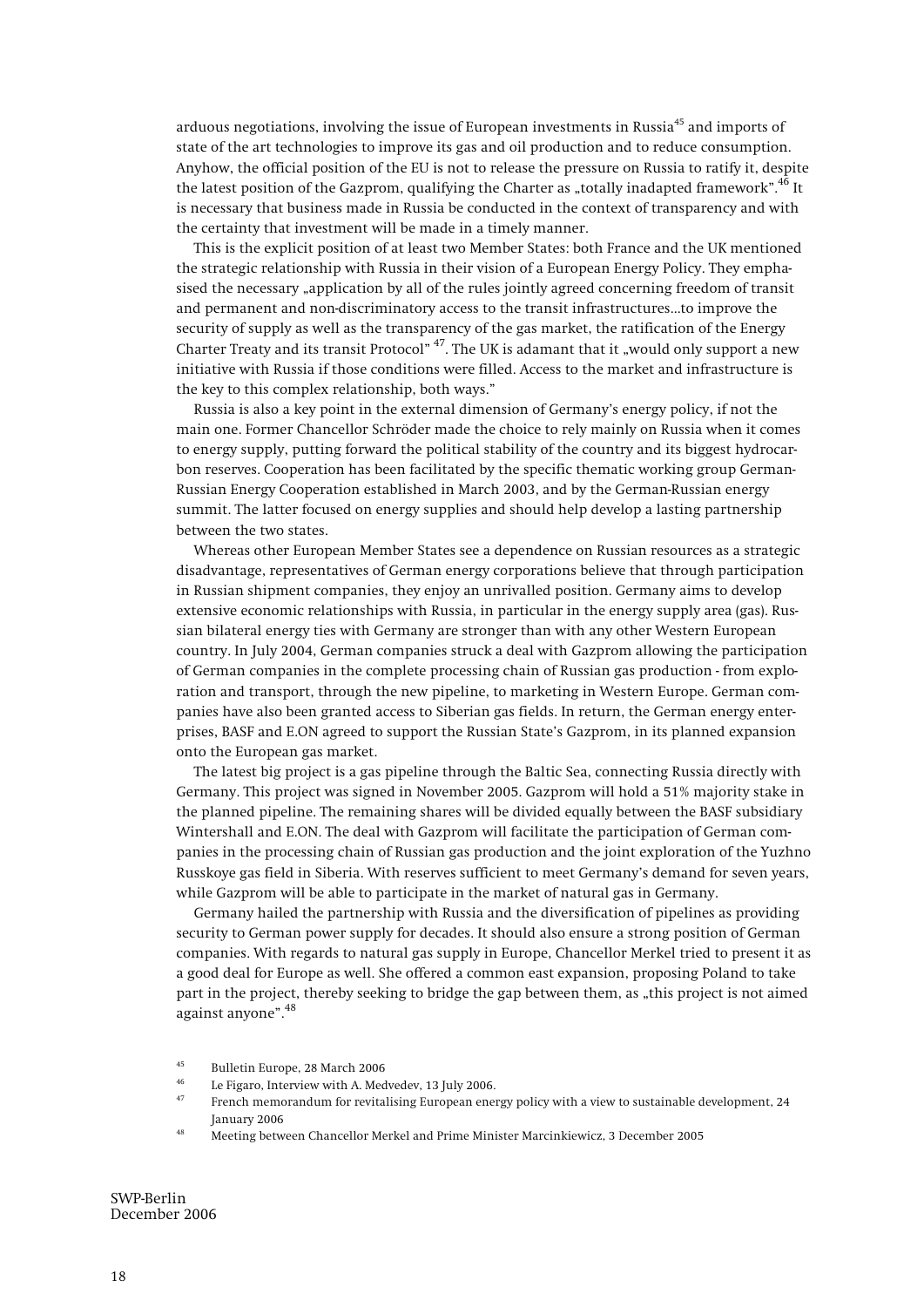**On the other hand, Germany becomes more dependent on Russia. When constructed around 2010, it is estimated that 40% of German gas imports from Russia (which amounts to 20% of total German imports) will transit the NEGP. 49 Besides, current continental pipelines from Russia to the West have proven secure and can easily be expanded. Further, the hopes for strategic market advantages for German companies in Russia have not so far been realised. In the NEGP deal, for instance, E.on and Wintershall did get involved, but Gazprom retains control with 51 % of the shares. Even when foreign companies can gain access to the Russian market, they are never in a position of control. Russia still continues to limit the rights of foreign investors by law, since only enterprises registered in Russia may participate in national auctions of promotion licenses.** 

**Poland resents and fears the special relationship between Russia and Germany. For Poland, the Russian/Ukrainian crisis in January 2006 seemed to confirm that Russia is using energy as a political tool. Despite a contract running with Gazprom until 2022 that should prevent any renegotiation of price, Poland is worried about receiving sufficient quantities. The building of the new pipeline will end Poland's transit status and with it, its transit fees and political leverage with larger countries. Poland and the Baltic states also stated that the project planned by Germany and Russia is not economically sound. Experts from the International Energy Agency estimate that the project will cost around 12 billion euros. The long-awaited construction of a second pipe to complement the existing Yamal gas pipeline could be cheaper, with the Polish section costing around \$1 billion. The Polish government is against financing the project through the EIB (European Investment Bank). Poland, along with the Baltic States and Sweden, also criticizes the pipeline project on environmental grounds. After World War II, 300,000 tons of chemical weapons were sunk somewhere in the Baltic Sea and should not be activated in any way50.**

**This situation partly explains why Poland is pushing for a European energy policy; Poland retains hopes of being heard and supported when acting at a European level, and eventually of having its wishes acted upon. According to the foreign affairs minister, the construction of the**  gas pipeline under the Baltic Sea is "the greatest danger" for Poland. The former Defence minister **reacted very strongly, comparing the pipeline to the pact between Russia and Nazi Germany in 1939. Ryszard Schnepf, the former prime minister's chief adviser for foreign affairs, got dismissed after having suggested that Poland joined the project and installed its own representative on the company's supervisory. This leads Poland to seek backing from the USA, to support the accession of Ukraine to NATO and to develop alternatives. For Poland, diversification is a crucial part of ensuring energy security.** 

### **3. Diversification**

**Diversification is one of the most straightforward means to ensure energy security. It can be dealt with at a domestic level with the development of RES for instance, but also on a foreign affairs level. The Commission/Council paper calls for efforts to be focused on the diversification of sources, geographical origin and of transit routes. Diversification would come from modernising and maintaining the infrastructure in neighbouring countries, the construction of new infrastructure (LNG terminals, oil pipelines linking the Community market to the Caspian Sea and**  Central Asia) and the development of new "energy corridors" (ex: North Africa, Norway, Middle **East, Russia and Caspian region). The text says that all the instruments the EU has at its disposal should be used, political dialogue, Community policies (competition, trade, neighbourhood and development) and the financial institutions, led by the European Investment Bank (EIB) and the European Bank for Reconstruction and Development (EBRD).** 

**50 EU Observer, "Sweden concerned about Baltic pipeline", 24 August 2006** 

**<sup>49</sup> Götz, "The North European Pipeline", SWP Comment, November 2005**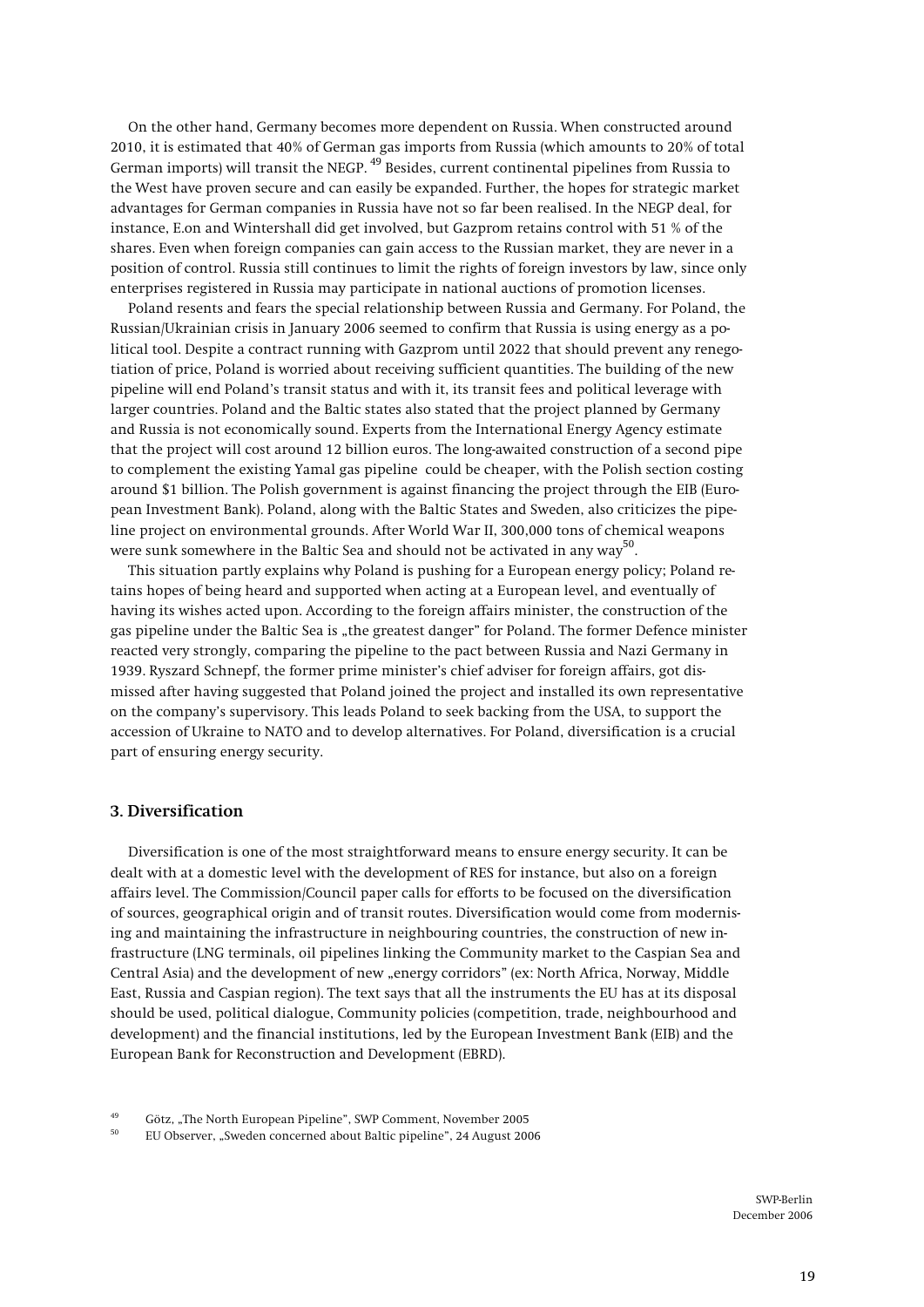**These proposals were met with broad agreement from the Member States. The focus was different from Member State to Member State, depending on needs, geographical position, existing links with foreign countries, etc. All agreed on the need for diversification. Some focussed on the diversification of providers, some on the diversification of fuels, and some on both. Poland, for instance, would like to see a geographical diversification of its oil and gas supplier, so as not to rely only on Russian exports. Former Premier Belka (2004-2005) explained: "We should take advantage of our position in the EU and our influence on certain elements of EU economic policy in order to implement alternative projects, linking Kazakhstan and, Uzbekistan via the Caucasus, the Black Sea and Western Europe."** 

**Today, as part of its policy of diversification, Poland buys limited amounts of gas from Denmark and Norway but it does not constitute a long-term solution as their reserves are declining. But for the moment, the only option for Poland is to buy gas from Russia. In the medium and long term, possible measures include the diversification of imports, finding new supply sources in Central Asia, and importing gas in liquefied form from the Middle East. This diversification is hindered by the characteristics of the delivery network. Gas imports from North Africa and the Middle East are only possible in liquefied form but equipment used to liquefy gas, deliver liquefied gas, and turn liquefied gas back into gas state, are very costly. The plan for a gas pipeline between Norway and Sweden would help diversify suppliers but the cost would make it impossible to build a LNG terminal as well. Other plans include the increase of domestic gas production, and the development of existing gas storage facilities.** 

**Poland has been quite active on the European scene, trying to build support to push forward the diversification of suppliers. On 4th January 2006, probably at the EU Gas Coordination Group meeting dedicated to the effects of the Russian/Ukrainian gas supply crisis, Poland presented a joint position worked out with the Czech Republic, Hungary and the Austrian EU presidency on**  the diversification of energy supplies to Central and Eastern Europe.<sup>51</sup> The "small coalition" pro**posed to seek access to deposits other than those belonging to Russia and the extension of gas pipelines leading from the south to the north. Warsaw, Prague and Budapest have appealed to the EU to support those projects not only politically, but financially. Those countries do believe that the EU should be more ambitious. Likewise, at the end of January 2006, representatives of Poland, the Czech Republic, Slovakia, Austria, Hungary, Slovenia, Croatia and Romania agreed to consider working out a joint plan to reduce dependence on Russian natural gas.52 This plan includes building gas storage facilities, constructing an intra-regional pipeline network, building terminals in Croatia and in Poland for storing LNG and accelerating work on the Nabucco pipeline.53 Another gas pipeline, the Sarmatian Gas Pipeline, is in the planning phase.. It would ensure transport of gas from the Caspian Sea, from Kazakhstan and Azerbaijan and perhaps Iran via the Ukraine to Poland. The gas pipeline would run through Armenia and Georgia and it would bypass the territory of Russia, which should constitute a guarantee safe supplies from that source,** 

**As for oil, the supply of natural resources from the Caspian Sea region – mainly from Kazakhstan and Azerbaijan and perhaps from Iran - seems to be the most important out of a number of diversification opportunities. For instance, a declaration of cooperation between Poland and Ukraine was signed in March 2006 providing for the construction of an oil pipeline, going via Odessa, Brody and Plock, through which Azerbaijani oil would be delivered to Poland. That said, Polish refineries are designed to process heavy Russian oil, not light Caspian oil and refineries have forecast limited capacities in the near future. The Odessa-Brody-Påock oil pipeline is a transit** 

**Baumgarten in Austria, crossing Turkey, Bulgaria, Romania and Hungary. The construction of the 3,300 kilometer pipeline is expected to begin in 2008 and is planned to be finished until 2011.** 

<sup>&</sup>lt;sup>51</sup> Warsaw Voice, "Gas Pains,, 11 January 2006<br><sup>52</sup> Expective some Applying Francy dependence

**<sup>52</sup> Euractiv.com, "Analysis: Energy dependence and supply in Central and Eastern Europe", 15 May 2006 53 The Nabucco pipeline will link gas sources in the region of the Caspian Sea to a distribution point in**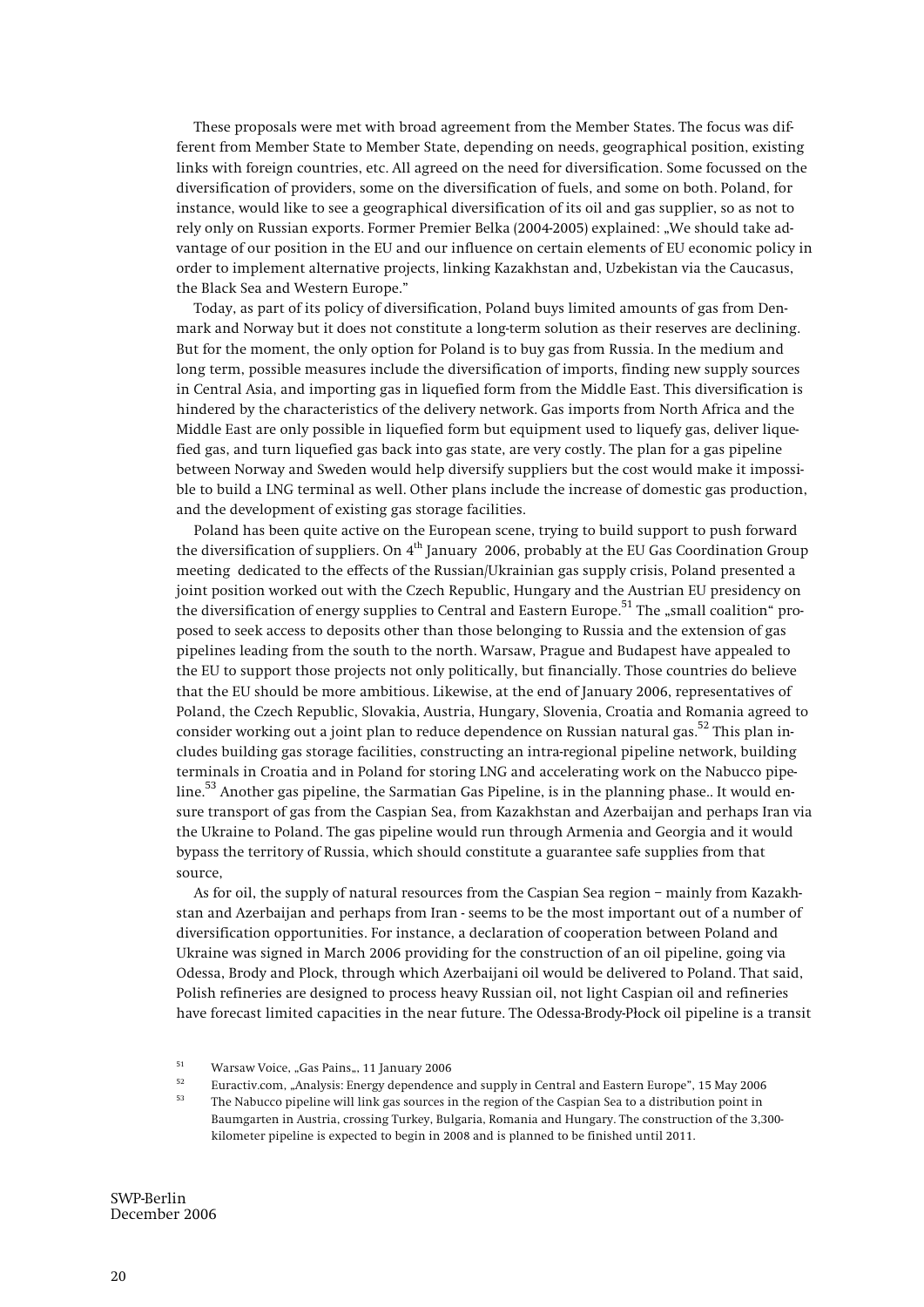rather than a supply project. It only makes sense if oil is transported to Gdańsk and then ex**ported by sea.** 

**In any case, the Polish government is growing aware of the strategic importance of the diversification of resources. Defence Minister Radosåaw Sikorski thus announced his ambition to make the Polish army the leader in the diversification of energy supply sources as energy security is becoming a more obvious element of national security. He plans to implement a diversification project to increase the use of biofuels and decrease imports.** 

**The Russian/Ukrainian conflict has also seen the UK growing more defiant, albeit on a scale different from that of Poland and Central Europe. Traditionally, security of supply should come with the liberalisation of markets in the UK´s view, liberalisation adds flexibility to markets and increases the resilience of the system.** 

**Like for other Member States, improving energy diversity is important, especially considering the country's relatively few international connections for gas and electricity, and its (future) high level of dependency on hydrocarbon resources from the Middle East. There has been growing concern in the government in recent years regarding the rapidly rising use of natural gas for electricity generation. Current estimates suggest that the UK may rely on imports (mainly from Russia and Algeria) for between 55% and 90% of its gas supplies by 2020.** 

**The issue of security of supply had already been addressed by the European Union Committee of the House of Lords in reaction to the EU Green Paper on security of supply. In its report of February 2002, this Committee concluded that liberalisation of energy markets will help promote energy security, but also that markets on their own cannot cope with the geopolitical problems that are the main source of security concerns.54 For this reason, the report recommended a continuing role for governments and regulators. The solution advocated by the report and broadly shared by the government, is the diversification of fuels, as well as their sources and their transit routes, so as to avoid over-dependence on any particular source. This would be effected by the market itself, with the government merely setting up the regulatory environment needed. By developing common objectives with external supplier countries and engaging with other major consumers and transit states, the EU can exert its influence in a cohesive and focused way to export market principles, engage with supplier countries, particularly Russia, on an equal footing and ensure that energy and climate change objectives are consistently linked.** 

**The question of diversification is therefore as important for the UK as it is for Poland in the medium-term. This is due to their energy mixes, UK´s existent deal with Norway and its traditionally independent external policy. UK has chosen to focus on diversification of fuels rather than further diversification of suppliers. France has also made this choice because a significant diversification in oil and gas supplies has already been undertaken as explained in the first part. As an illustration, the 2005 law on energy policy is focusing on RES development.** 

**The case of Germany is slightly atypical as it somehow chose to be relying mainly on Russia. The energy sector is heavily dependent on oil and gas. Mineral oils make up 37% of needs, but 97% of this oil is imported, a third coming from Russia. Gas accounts for 23% of consumption, of which more than 80% is imported, 37% from Russia. The growing dependence on Russia for its energy does worry some, who would like to see more diversification of sources.55 Relying on one supplier is therefore not the problem. This lies rather in the growing reliance on imports. That is why politicians would like to see a more varied energy mix, based on German-owned resources, that includes gas, brown and hard coal and renewable energy. Commentators have underlined that Germany's big companies have hampered competition and have done their best to prevent diversification of energy sources because it would undermine their position in the market.56 The construction of the NEGP does not change the situation. One could say that the diversification of** 

**56 idem.** 

<sup>54</sup> Energy Supply: How Secure Are We? European Union -14th Report, HL 82, 12 February 2002.<br>55 International Herald Tribune, "Merkel calls meeting on German energy", 3 April 2006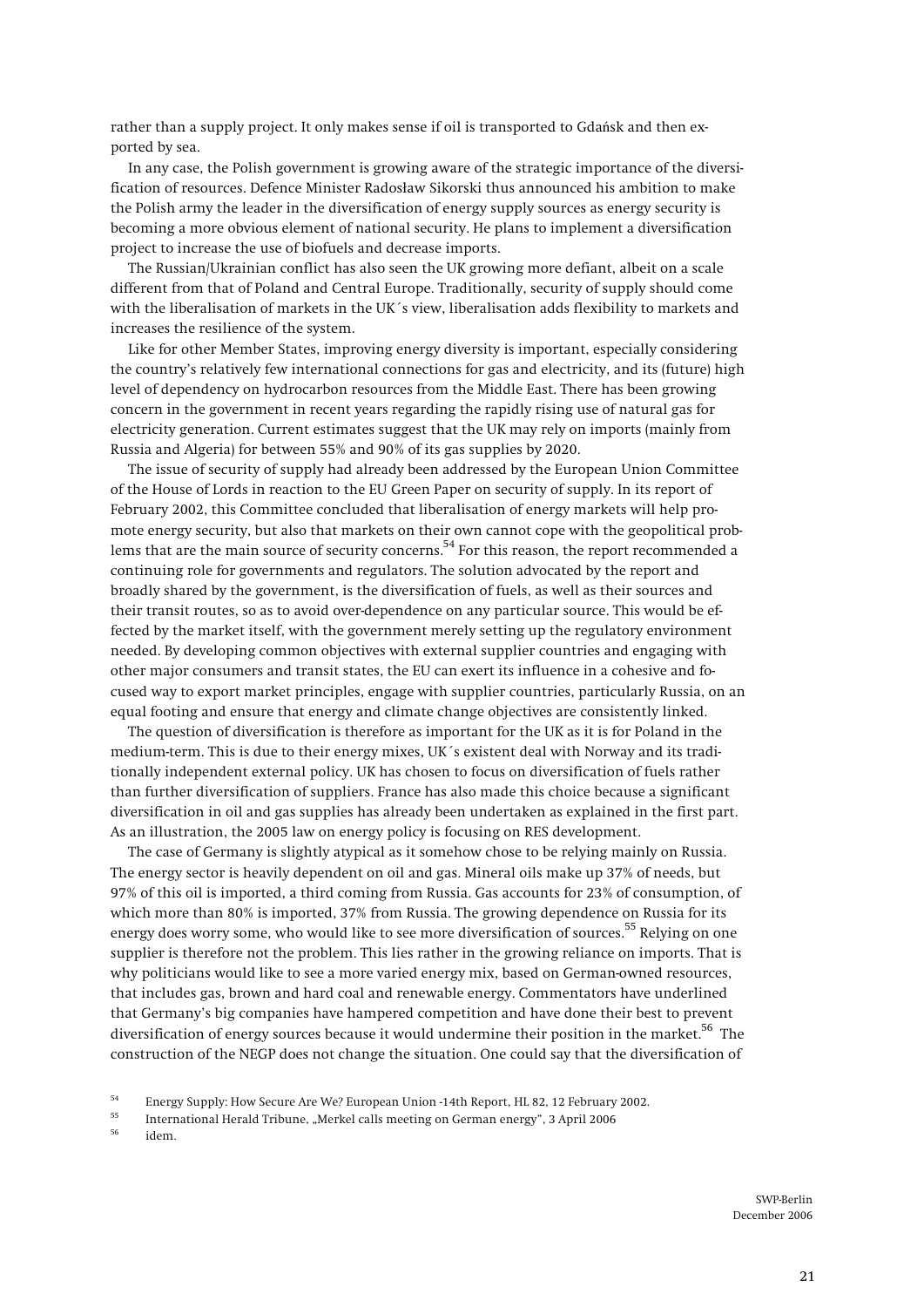**pipelines is providing energy security but Germany will still become increasingly dependent on Russia. One thing is clear: although there is a growing awareness for energy supplies from regions like Central Asia or North Africa, diversification of providers is not the main focus of official speeches57, illustrating how important the partnership with Russia is. Germany would rather work on an internal diversification of sources, developing RES.58**

# **4. Energy cooperation with major producers, transit countries and consumers and integration within the energy community**

**Member States broadly agree on an intensification of energy cooperation as part of external policy as it pushes forward the liberalisation of markets and seeks to ensure energy security. It is a major component of this new external EEP and one of the least criticized.** 

**The Green paper proposes first to ensure the proper working of markets (legal and material security, transparency of information) by opening the EU market to its neighbours to form a "common regulation area" operating under agreed rules on trade, transit and the environment. Today, the South-East Europe Energy Community gathers nine South-East European countries: Romania and Bulgaria, Croatia, Serbia, Bosnia-Herzegovina, Montenegro, Macedonia, Albania and the UN Interim Mission in Kosovo. They already have adopted for themselves the community "acquis" in terms of energy and community provisions in terms of environment and competition. This allows them to trade freely within the EU, creating the largest internal energy market in the world. From a community point of view, it establishes direct connections to countries that themselves border on the substantial reserves of the Caspian Sea and the Middle East, thereby ensuring a single regulatory basis for the import of fuels from these countries. It extends environmental standards to neighbours of the EU. It provides a solid basis for macro-economic reform by providing sustainable and secure energy supplies to business and consumers. This creates a predictable and transparent market to stimulate investment and growth, as well as security of supply, for the EU and its neighbours. The idea is to progressively create a pan-European energy Community, including for example Turkey and Ukraine, as well as Norway or Algeria.** 

**Germany and France have agreed on this. An important German foreign policy goal is to eliminate one-sided energy dependency. "Energy cooperation in Europe is a high priority 59(…), it can be reached by extending energy community to neighbours: states such as Norway, Ukraine and Turkey". The French memorandum dealt with it as well: when it comes to gas supplies : the EU should "ensure compliance with the undertakings of the Energy Community South East Europe Treaty signed in October 2005 in order to promote the free circulation of gas and the construction if new energy infrastructures in this region".** 

**A similar model is being pursued with Mediterranean countries.60 A focused approach to dialogue with Middle East and North African countries is essential. The EU should concentrate on countries where there is real potential for an enhanced energy relationship and tangible results (Algeria, under the EU- Algeria Association Agreement, has significant potential and significant impact in the region, and it will be a major supplier of LNG to the Union and even Iraq in the long-term).<sup>61</sup>**

- 
- 
- **60 EuroMed partners comprise: Morocco; Algeria; Tunisia (Maghreb); Egypt; Israel; Jordan, the Palestinian Authority; Lebanon; Syria (Mashreck); and Turkey. Libya is not yet a full member of EuroMed, but has observer status**
- **61 UK Response to the Commission Green Paper: A European Strategy for Sustainable, Competitive and Secure Energy**

<sup>&</sup>lt;sup>57</sup> Handelsblatt, "Diversification was mentioned only once by Foreign Minister Steinmeier", 30 March 2006<br><sup>58</sup> Deutsche Welle, "Germany to Massively Invest in Energy Sector", April 2006<br>International Herald Tribune, artic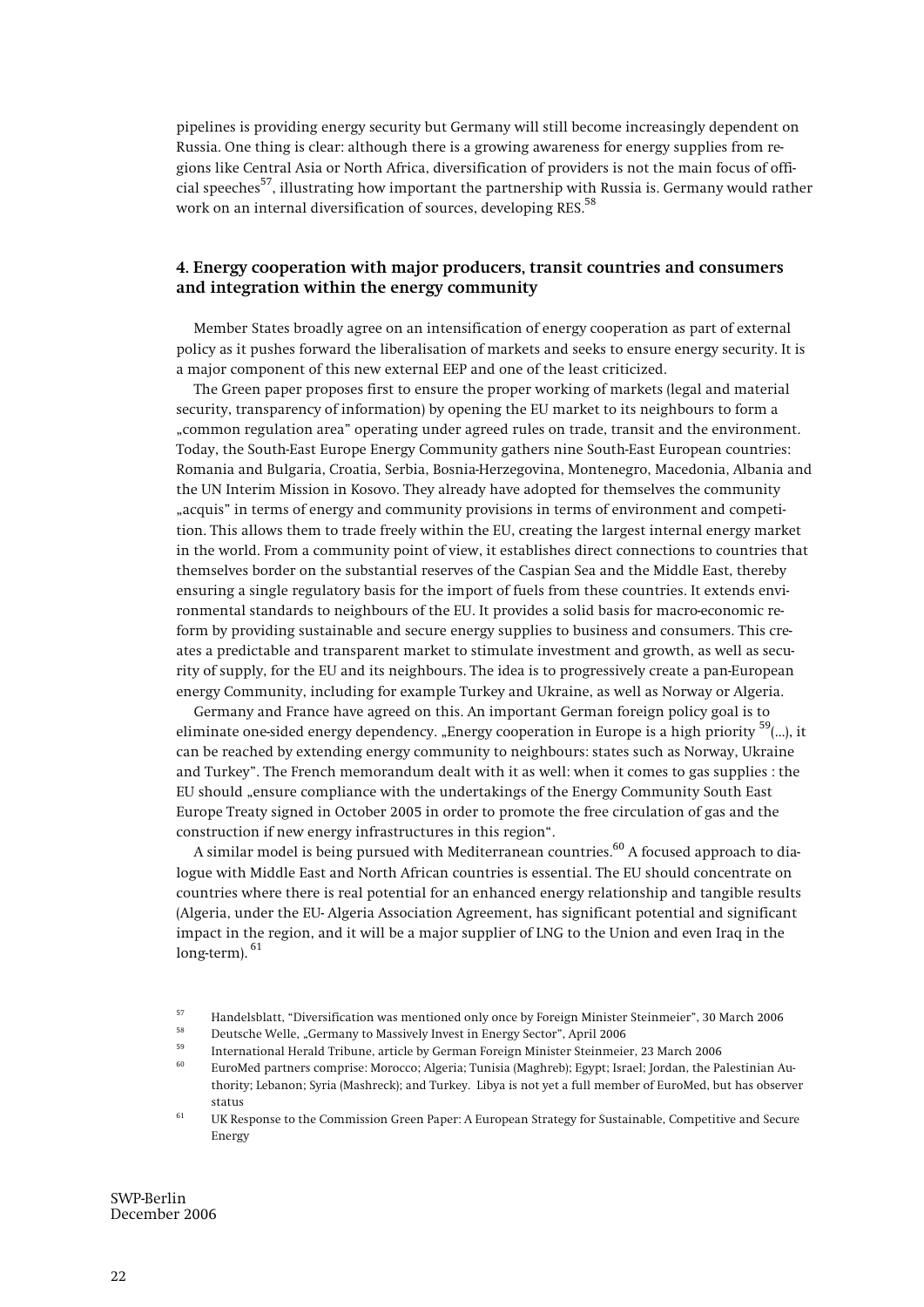The EU's "energy partnerships" with producer countries (Norway, Algeria) must not simply **aim to create "open, transparent, non-discriminatory and stable legal conditions" for energy investment and trade, but also develop and upgrade "production and export of energy transportation infrastructure in producer and transit countries". The paper, supported by the Member States, mentions bilateral agreements to be developed with the major transit hub countries (Ukraine and potentially Turkey which will channel gas from the Caucasus and the Caspian Sea to Europe without it going through either Russia or Iran).** 

**The UK mentions that "the EU already has a constructive dialogue with Russia and OPEC at the EU level and this should be extended to dialogue with other major (alternate) supplier, transit countries and producer countries".62 France and Germany readily agreed. The German Foreign**  Minister, Frank-Walter Steinmeier, remarked that "in a system of cooperative energy security, the **EU and the Member States must adopt a more powerful approach on external relations: the priority is to intensify relations with most important producer, transit and consumer countries and build networks between them (…), the chief goal is the reciprocal opening of the markets." Germany, the UK and France all underline that the environmental side of the problem should be covered as well, as the French memorandum mentioned: "France warmly welcomes the partnerships the EU has already established with Russia, Ukraine, the Mediterranean countries, OPEC, India and China. It proposes that the energy-climate approach be a systematic component of these dialogues."** 

**Poland may have its own agenda towards energy cooperation. As mentioned above (Section II.3), the supply of natural resources from the Caspian Sea region seems to be the most important of a number of diversification opportunities. Therefore Poland appears to be focusing its diplomatic efforts towards its eastern and southern borders. This indicates a realistic position, as Poland is aware it cannot rely on the EU for its energy issues; it might also show a slight defiance towards the EU's plans for a global energy dialogue. Norway is also an alternative cooperation partner, illustrating the idea that Poland may be rather seeking for solutions and partnerships on a regional scale.** 

**Last, the contribution by the Commission and SG-HR for the European Council stresses the greater risk of perturbation of the energy system caused by the increasing number of bilateral agreements between major consumer countries, seeking to make their supply more secure, and producer countries. As illustrated above, the proposal does not forget to deal with the more distant countries on a global scale, be they important producer and transit partners (North and Continental Africa, the Caucasus, the Caspian Basin and Central Asia, the Middle East and the Gulf as well as Latin America) or key consumers (the US, Japan, China and India). A common approach to global energy issues is also widely supported by most Member States: "Our goal is to convince the new major consumers of the benefits of functioning energy markets, to avoid prob**lems such as misallocation and reduce risk premiums"<sup>63</sup>, so "the EU must intensify dialogue with **the most important consumer countries. They include the United States, with whom we have not so far engaged in strategic dialogue on energy at the political level. They also include up-andcoming players such as China and India."** 

# **5. Reacting effectively to external crisis situations according to the principle of solidarity**

**External energy crises are likely to arise in the future since the EU is growing more dependent on energy imports, and even more so because the supplies come from often unstable regions. A** 

<sup>&</sup>lt;sup>62</sup> DTI Evidence to the Lord's Inquiry into The European Commission's Green Paper, "A European Strategy for **Sustainable, Competitive and Secure Energy", 20 May 2006 63 International Herald Tribune, article by German Foreign Minister Steinmeier, 23 March 2006**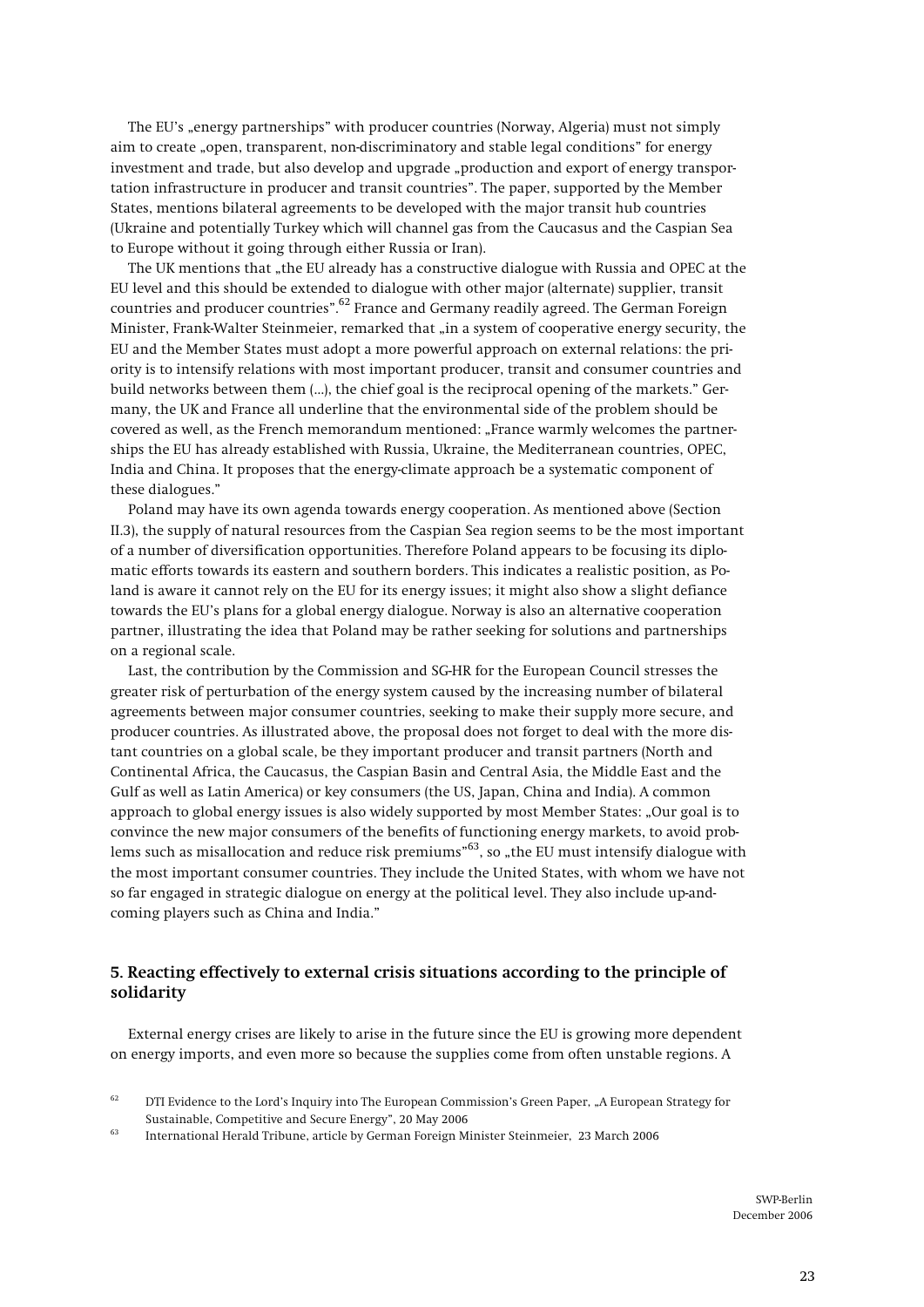**fully coordinated reaction to external energy crises does not exist on the European level but the January 2006 gas crisis or the Middle East confusion have led leaders to ponder the setting up of such an instrument. A degree of solidarity is needed in the European Union's response to unforeseen events.** 

**Early 2006, Poland proposed a plan to all NATO and European Union countries with the support of the USA: the creation of a European Energy Security Treaty, an "energy security pact" providing mutual support to members in the event of an energy crisis. Arguing the interdependence of European energy systems, the then Polish Premier Marcinkiewicz presented a paper as "based on the same idea as NATO". It would entail the creation of a political system applying the rule of solidarity, the rule of mutual help where the energy security of one country within the pact was threatened (like NATO's Article 5 on mutual security, by which a signatory could invoke the aid of its treaty partners), to obtain part of their energy reserves in a period of significant shortage. This pact would suppose the construction of joint energy storage, joint networks applying to gas, oil, electricity, as well as a mutual reaction in emergency situations or 'incidental' situations, such as a terrorist attack on an oil pipeline. In all areas, including bilateral relations, this must mean recognizing that violating the energy security of one country represents a threat to the entire European community. Poland was supported by the Visegrad countries (Poland, the Czech Republic, Slovakia, and Hungary) in submitting this plan to the European Council in March 2006.**

**The energy solidarity pact proposed by Poland basically called somehow for suspension of national interests in critical situations and this was not acceptable for many Member States, among them the old big ones. Germany and France rejected the offer. Germany opposed it in part because it excludes Russia, which Berlin believes would hinder efforts to build greater political and economic interdependence between the EU and Russia. On the other hand, France may not feel like it needs it, on account of its nuclear energy capacity, and its reluctance for a a project hat involves the USA. Both Germany and France said they were unwilling to isolate Russia, preferring instead to engage it in a long term energy relationship beneficial to both sides.64 The UK did not show enthusiasm either.65**

**On the contrary, Visegrad countries and Baltic countries supported the proposal as they fear dependence on Russian imports and are not able to significantly reduce it, especially because alternative sources are politically more uncertain or more expensive than Russian ones.** 

In March 2006, the Green Paper took the "solidarity" concern into account and put forward **several possibilities in this respect, including an initiative to increase transparency about issues such as gas storage and oil stocks. Greater co-operation between gas and electricity system operators is also envisaged. This partly constitutes an answer to Poland's worries but a more radical response is not on the agenda, for lack of political agreement.** 

<sup>64</sup> International Herald Tribune, "EU unity on power is elusive", 23 March 2006<br><sup>65</sup> EU Observer, "Sovereignty and protectionism cloud EU energy policy" 20 March 2006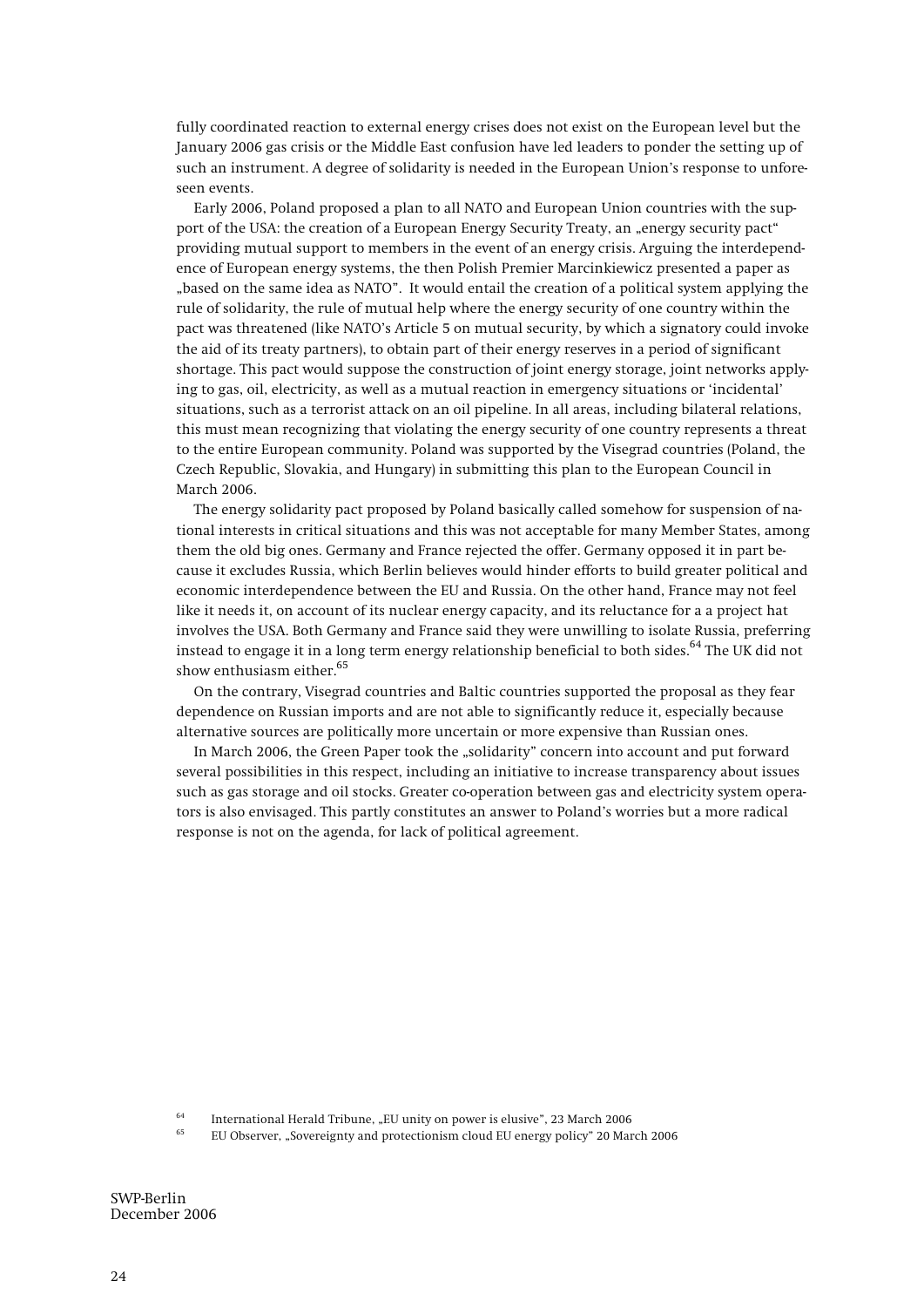# IV Options for an effective external EEP

**The EU Member States all have in common their growing reliance on foreign fuel imports. Either the countries already rely heavily on imports (gas and oil) and will continue to do so (Germany and France) or, in the future, they will have to import their oil and gas massively from outside (Poland and the UK). Imports from Russia and the Middle East, where the main reserves of gas and oil are located, are set to increase up to 70% in 2030. Despite the role played by the RES and nuclear energy, these do not yet provide an alternative to fossil fuels. This situation presents many economic, political and environmental risks. Knowing that the European Community started with the European Coal and Steel Community (ECSC), it is slightly paradoxical for the EU Member States to have waited so long to launch a common energy policy.** 

**The essential element in progressing toward an effective European energy policy is the political will of the Member States. Without it, no progress can be made for lack of a sound legal basis in the Treaties. In June 2006, the European Council agreed with the joint proposal by the Commission/Council to go forward with an external EEP: Member States with different geo-strategic interests and energy mixes agreed on the principles of an external energy policy. Ultimately, the need prompted the Member States to react and take action; it was high time they did so. Therefore, the rise of an EEP is not coincidental, it stems from a concrete and pressing need; national leaders have come to understand the strategic importance of energy and the potential pay off of putting their strengths together.** 

**An external EEP can bring added value to energy security by:** 

- **EXECUTE:** Setting up a dialogue with supplier and transit countries and industry to enhance a **stable and transparent framework where market principles and free pricing mechanism are applied as much as possible.**
- ▶ Establishing common projects: developing new pipelines and terminals; protecting **facilities against terrorist attacks or other disruptions.**
- $\blacktriangleright$  Defining a common foreign stance on major crises disrupting the energy supply.

**The EEP needs actual implementation; it will be a test for the EU's goal of identifying prag**matic answers to European issues. The external EEP illustrates one side of this "Europe of pro**jects" that the EU Commission and the Member States hold dearly. It could be noticed that the Member States are in their "usual" position: although the four Member States studied agreed on this new policy (without countenancing any transfer of competence to the Community), there are nuances that reflect their relationship to the overall EU integration process. While the most "integrationist" Member State Germany supports the birth of this new policy (although some aspects more than others), Poland is trying to get the EU to help her succeed in her own agenda towards Russia. The UK has also cautiously argued in favour of such a policy: having realised the necessity of such a policy, the UK is trying to influence the outcome of an EEP that will result in further opening of markets.** 

**There are several options that the EU could consider for the future in order to achieve results in the area. The EU has many instruments at its disposal and should make use of each of them (legal, financial, political) as proposed by the Commission Green Paper. The EU should also consider other ways: there are short-term and long-term options, effective or/and symbolic, they all aim at allowing the EU to speak with one voice to achieve a better energy security.**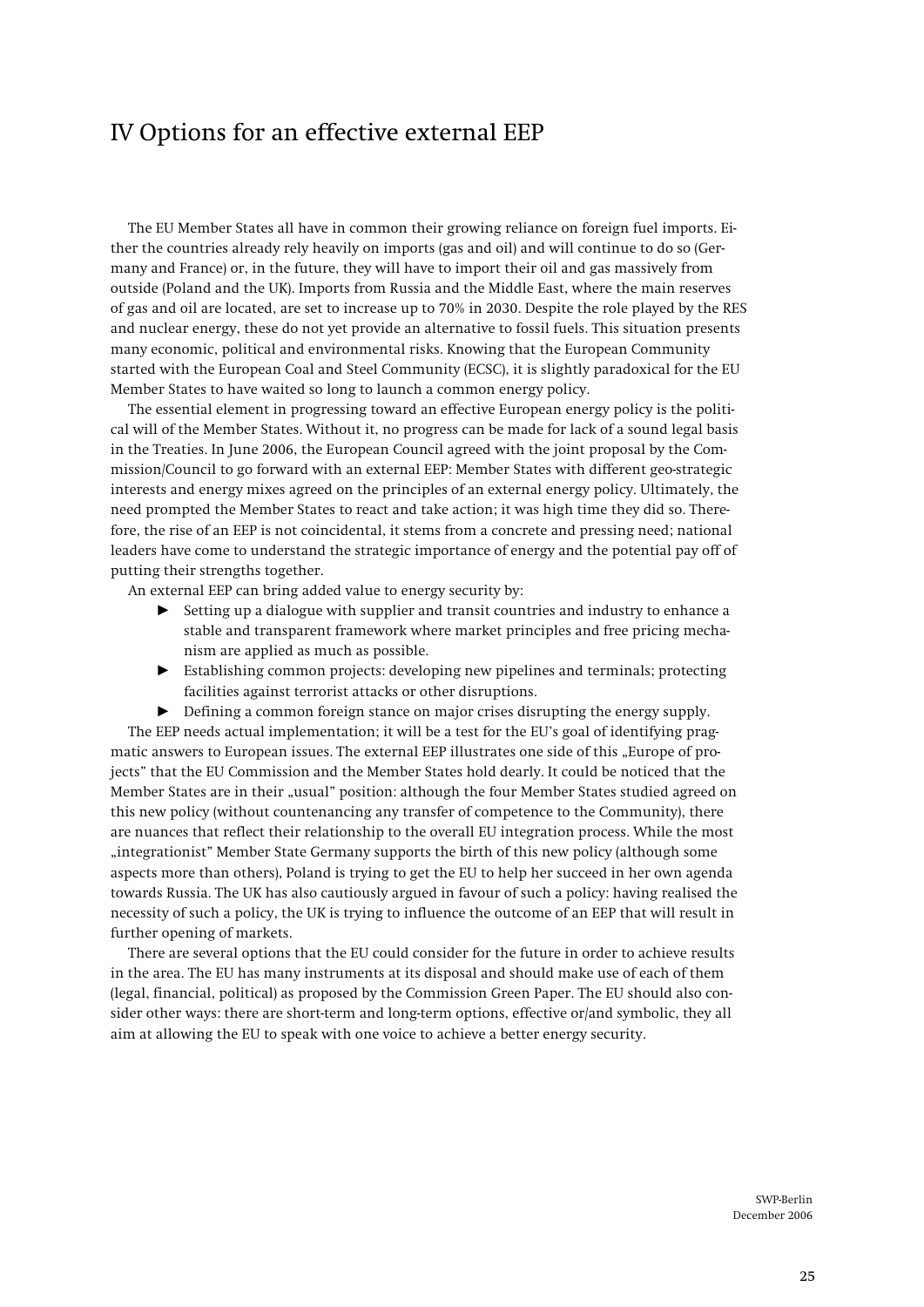# **1. Energy Security Diplomacy (ESD)**

**ESD may be the most visible way to assert the one voice of the EU on energy matters. In terms of diplomacy, the joint Commission/Council paper mentioned the use of international instruments such as the Energy Charter Treaty, the European Energy Community, the EU Neighborhood Policy (ENP) and** *fora* **like the IEA, World Trade Organization (WTO) and the G8. Even when the EU does not have a single voice or only some Member States are part of such** *fora***, the latter should talk on behalf of the EU. This is a very important step for a more coherent and therefore efficient action vis-à-vis the EU´s partners; it is also a symbol, sending out the message abroad that the EU is united. Therefore, Member States should aim at reaching consensus before international fora to be able to speak with one voice. The European Commission is already present in the G8 discussions, it should work hand in hand with the Member States represented (Germany, the UK, France and Italy), especially when energy related matters are on the agenda. The Presidency of the Council could work as a tandem with the Commission at these international discussions, so that, through it, the whole of the EU is represented. This measure should have both symbolic and practical benefits.** 

# 2. "Europeanising" the Energy Relationships with Russia

**The EU should continue to insist on the ratification of the Energy Charter Treaty as advised in the joint Commission/Council paper. In the meantime, bilateral agreements concluded between Russia and Germany or Italy for instance cannot be overlooked; they should contain the same principles of transparency, reciprocity and non discrimination as the Energy Charter Treaty. It could be desirable in order for the EU to stand united, to integrate the German/Russian relationship into the EU-Russia energy dialogue. Without going as far as talking about a 'socialisation effect', which would see Russian private enterprises and government converge on European standards and values, one can still insist on bringing business transactions with Russia into line with the most important European commercial standards. The strong mutual interest and interdependence between the EU and Russia argues for effective outcomes in the EU-Russia energy dialogue: mutual participation in energy companies' assets, joint infrastructure projects, etc. In the short-term, the energy sector may not necessarily be included in an overall agreement with Russia, since this would take time to be agreed on and could thus hinder initiatives.** 

### **3. Financial Cooperation**

**The EU and its partners could set up an investment support scheme to guarantee/mitigate non-commercial risks related to energy production and transport investments, such as warand contractual irregularities on the part of the country receiving the investment. It would be designed to facilitate the investments by European energy companies in supplier countries like Russia or else. Besides, loans to (or incentives for private investments) potential alternative supplier countries should be encouraged to develop production and transport infrastructure, LNG terminals. These moneys could come from EIB external lending mandates, EBRD and World Bank funds, extending Trans-European Energy networks scheme, so as to achieve better diversification.** 

#### **4. Reforming the Legal framework**

**There is no legal basis in the Treaties that is specifically dedicated to external energy policy. Some contributions at the European Convention had proposed a reformed chapter on energy but**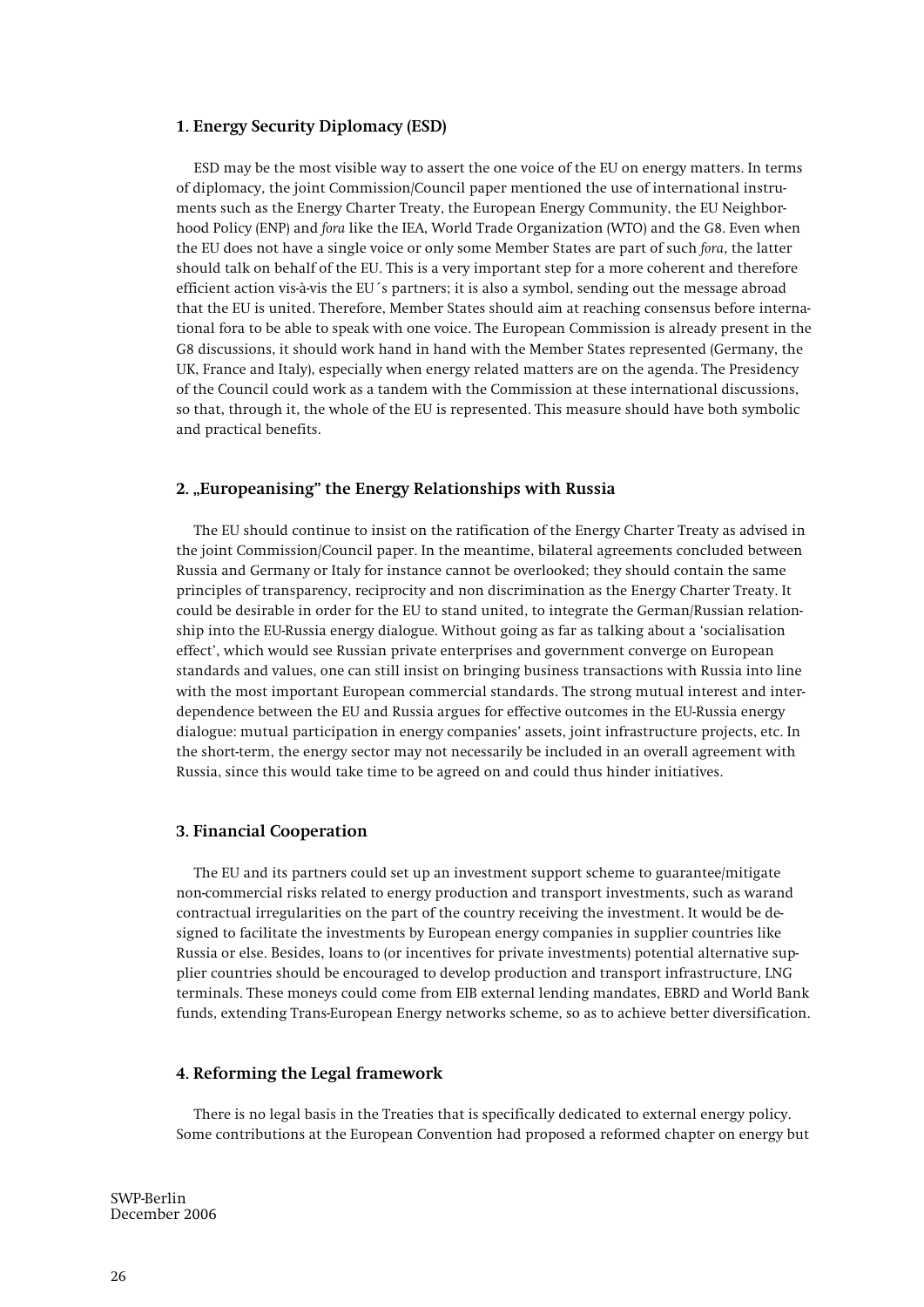**it was abandoned under the lobbying of British and Dutch Members of Parliament who feared the Commission would take control of North Sea oil and gas; in the end, only one article remained (III-256). Yet now that there is political will, it may be time to consider introducing such a provision. It could take the form of:** 

- either a new framework encompassing all energy issues:
	- o **drafting a new treaty on energy to establish a European Energy Community, covering** an **internal market for electricity, a common grid and interconnections, incentives for energy efficiency and the use of renewable energies, security of supplies, R&D, external policy, control of use of nuclear energy, etc. In the long-term, the Member States of the South East European Energy Community could join this Energy Community.**
	- o **using the existing Euratom Treaty. EC powers relating to health and safety and non-proliferation could be transposed into the Treaty. In all other areas many powers of the Euratom Treaty are now obsolete. They could be formally abandoned, and the remaining institutional architecture could be a basis for a new treaty on energy with the same proposed provisions as above.**
	- o **In both variants, the decision-making rules could be the following: Commission proposes, the European Parliament co-decides with the Council. The Council would make decisions by qualified majority (QMV) subject to conditions such as the respect of national choices of energy mix is absolutely essential here. Alternatively, given the reluctance of some Member States to di**rectly shift to the standard QMV procedure, the possibility of a "passerelle" **clause could be included.66**
- or introducing custom-made provisions into the existing EC/EU Treaties:
	- o **introducing a new legal basis on EEP to "reduce the burden" on Art. 308. This new legal base would deal with efficiency, certainty of supply, energy savings, like under Art. III-256 TCE, which extended Qualified Majority Vote to energy (subject to conditions). The sovereignty of the Member States as to their energy mixes would be kept intact.**
	- o **including external energy aspects with other external relations issues (IInd pillar: Common Foreign and Security Policy) where unanimity voting rules.**

# **5. Neighborhood policy**

**The EU should promote open and competitive markets in third countries, in order that commercial actors are provided with a stable investment climate in producer and transit states: the EU could integrate energy security into the ENP to export European good governance principles (Benelux Memorandum67). EU good-governance projects, for instance, could contribute to political stability, open and transparent markets, especially for transit countries in Caspian-Black Sea area (Transit Corridor Europe-Caucasus-Central Asia). The Baku initiative dealing with countries of Eastern Europe, the Caucasus and Central Asia could be given a boost as it** aims **to facilitate the progressive integration of the energy markets of this region into the EU market, as well as the transportation of the extensive Caspian oil and gas resources towards Europe. This is also true of the energy dialogue set up to promote regional energy integration within the Euromed process. The ultimate goals are always enhancing energy security and diversifying the sources and supply** 

**<sup>66</sup> Activation of a 'passerelle' clause would require a unanimous decision on the part of the Council. The effect of activating the clause would be to enable legislative proposals to be agreed by co-decision and a form of ma-**

jority voting. In effect, this would remove the possibility of veto by a Member State.<br><sup>67</sup> Benelux memorandum, "Energy security and foreign policy", position paper prepared for Spring European **Council 2006**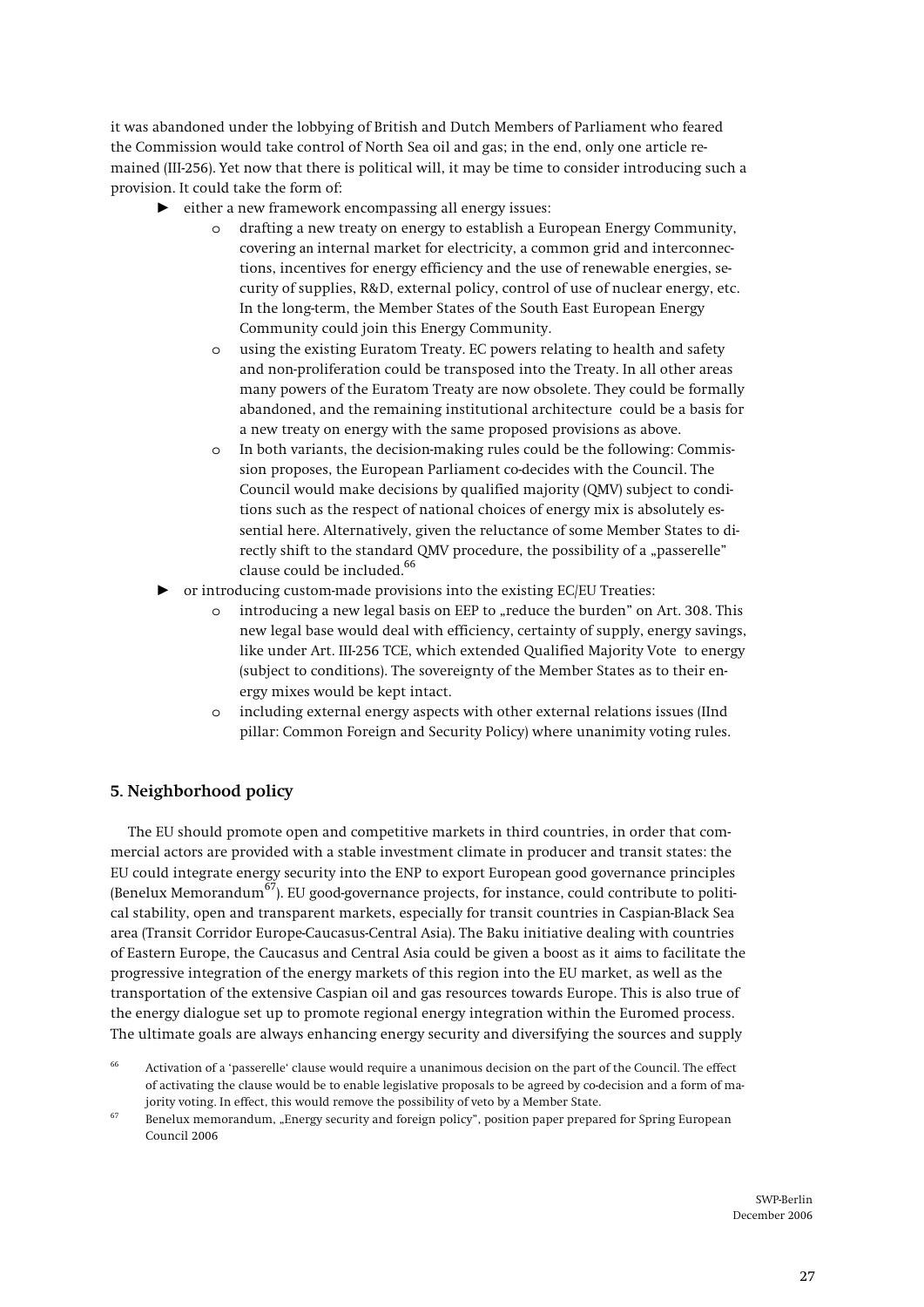**routes. Member States should agree on how far they are willing to go in their relationships with these countries (sectoral agreements, long term signature of an energy treaty). Then these dialogues should receive the proper political backing, human and financial resources.** 

### **6. The Military dimension**

The Commission has already proposed to set up **an overall strategy to protect critical infrastructure within the EU.**68 **Although politically sensitive, one should consider a military option outside the EU borders in the event of a deliberate disruption of energy flows. In this view, the EU together with NATO might provide security for infrastructure in energy-producing states facing unrest, for instance by protecting tanker traffic and oil platforms in periods of conflict or using satellites to gather intelligence and monitor developments in areas where energy resources are threatened. The need for such action is real. Iran has threatened to use its energy reserves to attain political objectives; beyond policies deliberately affecting energy security, many supplier countries in Central Asia and the Middle East are politically unstable, resulting in insecure transportation systems and need new energy infrastructure investment. It would not be the first time such an option was set up: during the first Gulf War, France, Britain, and Italy (together with the USA) sought not only to liberate Kuwait but also to ensure that Iraq did not control Kuwaiti oil and threaten Saudi Arabia and other Gulf producers. An EU-coordinated force could play its part in such an operation if need be.** 

#### **7. Reforming the Commercial Framework**

**Another effective way for the EU to have its voice heard would be to accord the Trade Commissioner a proper competence to discuss energy-related issues at WTO negotiations (that is** *if* **energy and energy investment were to be covered by WTO rules, and oil and gas treated like other traded goods). EU Trade Commissioner Peter Mandelson mentioned this possibility in June 200669. Energy trade and investment has been subject to rules such as the Energy Charter Treaty but these**  are limited in scope compared to what Mandelson has proposed. This "would force oil and gas **producers to provide free access to transport infrastructure". In other words, it would make Gazprom open up access to Russia's gas pipelines. This proposal would encounter resistance, not only from Russia but also from other producing countries. In exchange, the EU could offer them additional investment, and more security for their energy exports. Within the Doha Round of talks, some countries had called for extending coverage to oil and gas services, and that the products themselves were already covered.** 

#### **8. Promoting renewable energy abroad**

**The energy-climate approach should be a systematic component of the dialogues with Russia, Ukraine, the Mediterranean countries, OPEC, India and China, with a focus on energy efficiency improvement projects and investments in low-emission technologies. The energy-climate approach in the EU's external relations and specifically in its development aid policy could be better addressed. In a way to attain diversification of providers and to spread the use of these clean** 

**<sup>68</sup> Commission of the European Communities, "Communication from the Commission to the Council and the European Parliament, Critical Infrastructure Protection in the fight against terrorism", COM(2004) 702 final, 20 October 2004 69 Wall Street Journal, "EU Trade Chief Poses WTO Rules In Energy Sector", 23 June 2006**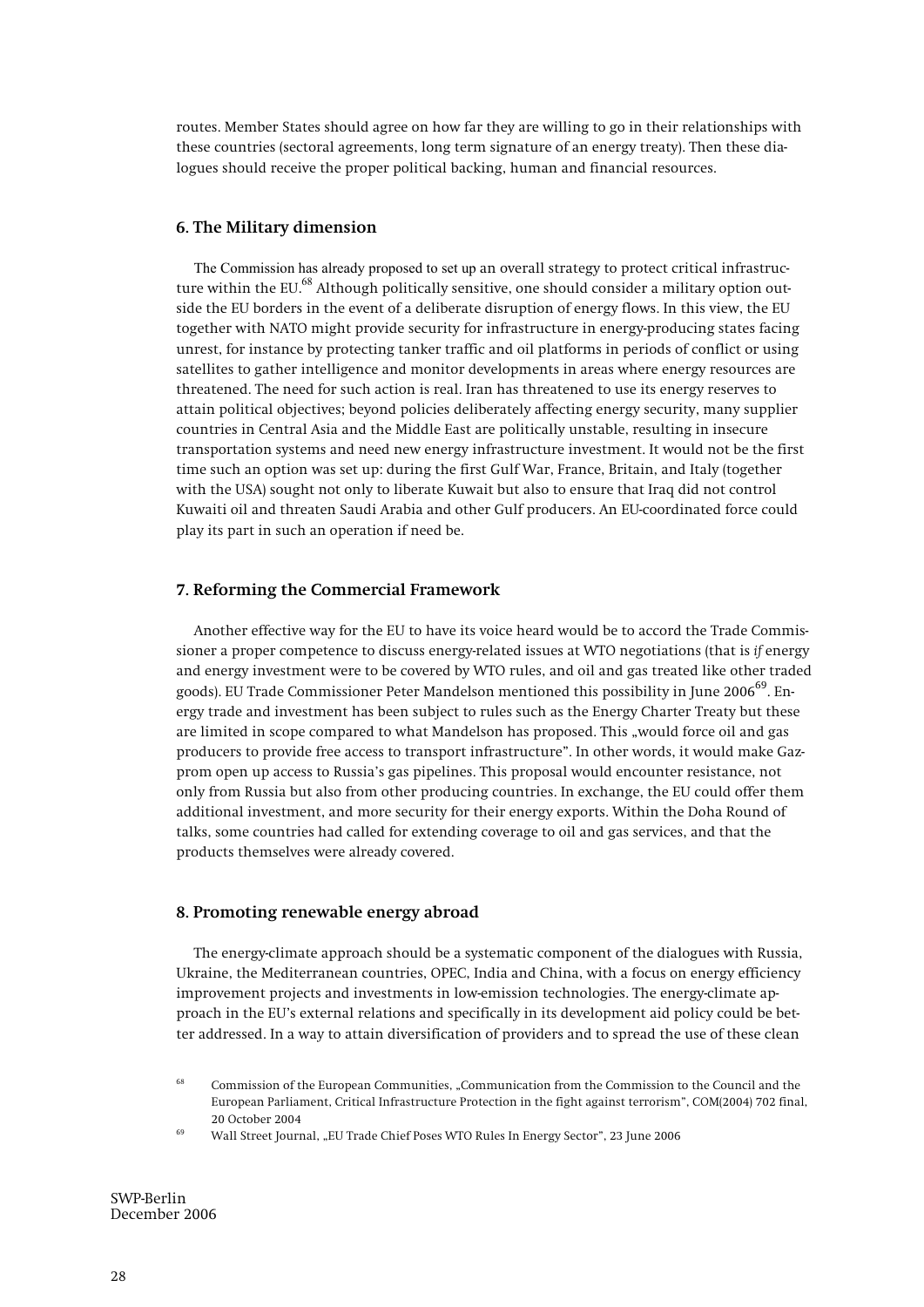**energies, the EU could provide financial/commercial incentives for other countries to develop RES (for instance, solar energy in the Maghreb countries). In the same line of thought, the EU could seek cooperation with leading producing countries to diversify the latter's economies: it could encourage the development of renewable energies and new energy technologies in these countries. This could be developed through the EU's existing Energy Initiative that seeks to eradicate poverty and promote sustainable development. This Energy Initiative is accompanied by significant financial instruments to promote greater access to energy in the developing countries and the creation of sustainable energy systems.**